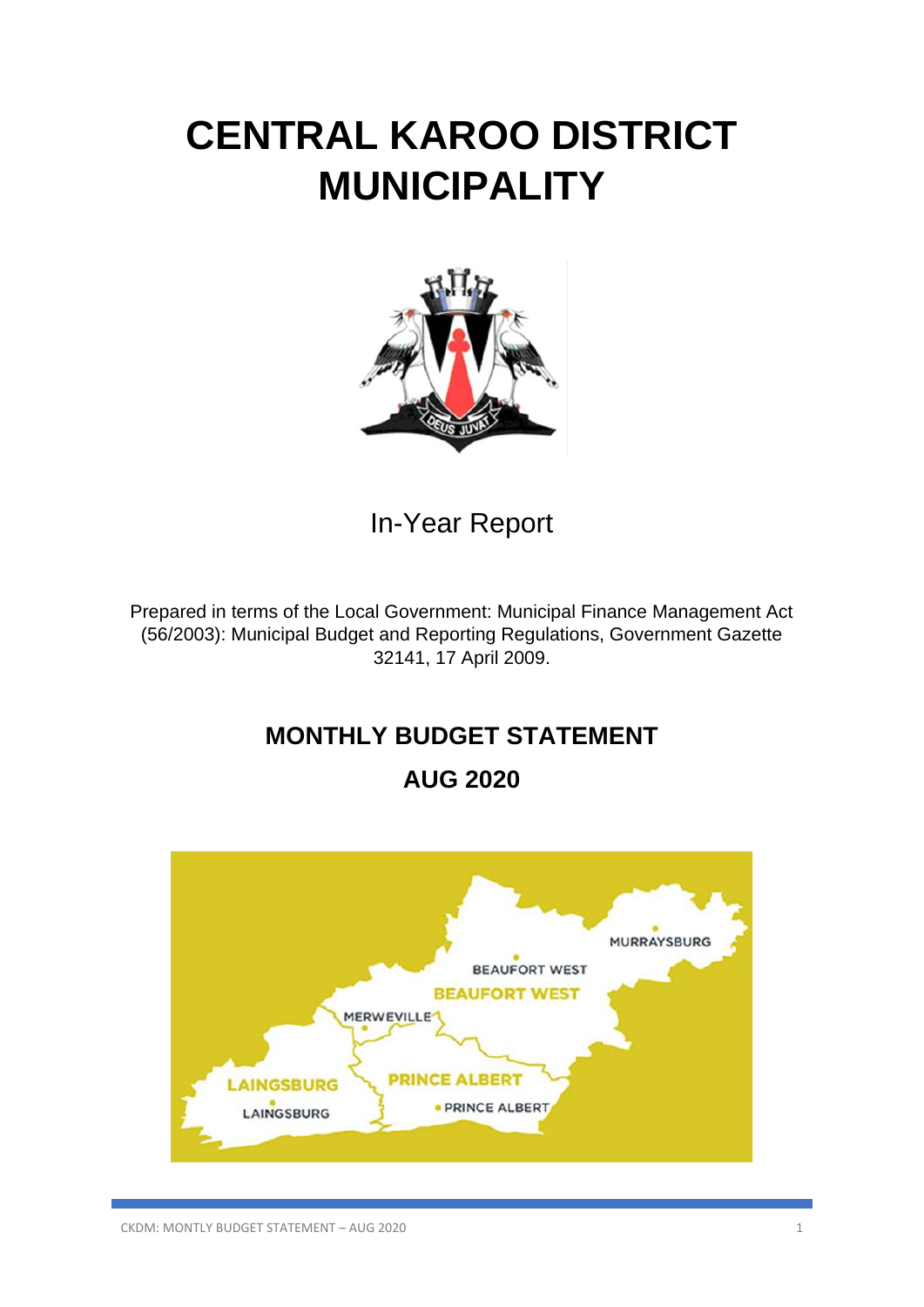# **TABLE OF CONTENT**

| 1.            | Glossary          |                                                 | $3 - 5$        |
|---------------|-------------------|-------------------------------------------------|----------------|
| 2.            | PART <sub>1</sub> | - IN-YEAR-REPORT                                |                |
| 2.1           | <b>SECTION 1</b>  | - Mayor's Report                                | 6              |
| $2.2^{\circ}$ | <b>SECTION 2</b>  | - Resolutions                                   | $\overline{7}$ |
| 2.3           | <b>SECTION 3</b>  | - Executive Summary                             | $8 - 12$       |
| 2.4           | <b>SECTION 4</b>  | - In-Year Budget Statement Tables               | $13 - 20$      |
| 3.            | PART <sub>2</sub> | - SUPPORTING DOCUMENTATION                      |                |
| 3.1           | <b>SECTION 5</b>  | - Debtors and Creditors Analysis                | 21             |
| 3.2           | <b>SECTION 6</b>  | - Allocation and Grant Receipts and Expenditure | $22 - 23$      |
| 3.3           | <b>SECTION 7</b>  | - Capital Programme Performance                 | 24             |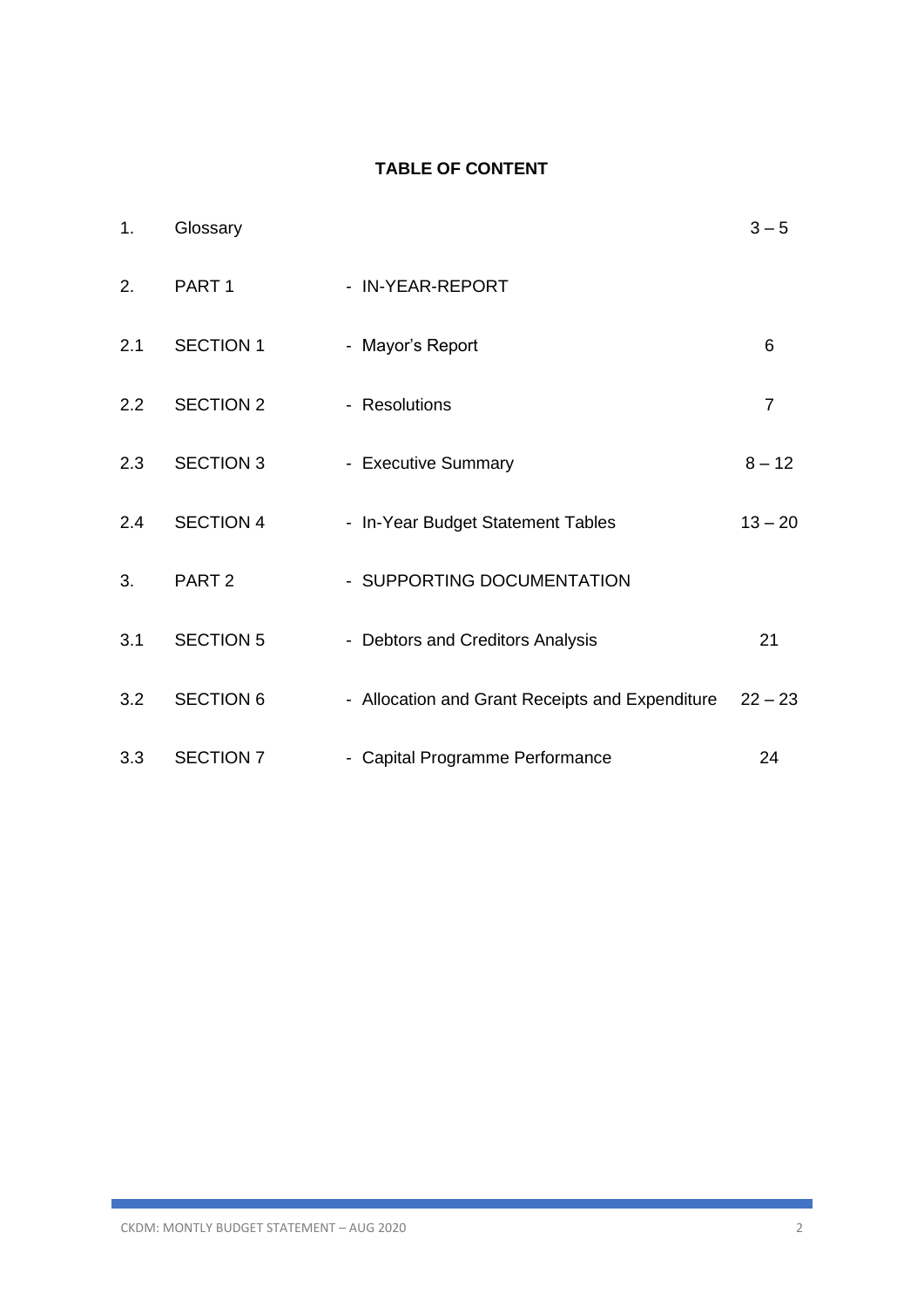# **1. GLOSSARY**

| 1.1 | <b>Adjustments Budget -</b>    | Prescribed in section 28 of the MFMA. The formal<br>means by which a municipality may revise its<br>annual budget during the year.                                                                                                                                                                                                                    |
|-----|--------------------------------|-------------------------------------------------------------------------------------------------------------------------------------------------------------------------------------------------------------------------------------------------------------------------------------------------------------------------------------------------------|
| 1.2 | <b>Allocations -</b>           | Money received from Provincial or National<br>Government or other municipalities.                                                                                                                                                                                                                                                                     |
| 1.3 | Budget-                        | The financial plan of the Central Karoo District<br>Municipality.                                                                                                                                                                                                                                                                                     |
| 1.4 | <b>Budget Related Policy -</b> | Policy of the municipality affecting or affected by<br>the budget, examples include tariff policy, rates<br>policy, credit control and debt collection policy.                                                                                                                                                                                        |
| 1.5 | <b>Capital Expenditure -</b>   | Spending on assets such as land, buildings,<br>furniture, computer equipment and machinery.<br>Any capital expenditure must be reflected as a<br>non-current asset on the Municipality's balance<br>sheet.                                                                                                                                            |
| 1.6 | <b>Cash Flow Statement -</b>   | A statement including only actual receipts and<br>expenditure by the Municipality. Cash payments<br>receipts do not always coincide with<br>and<br>budgeted timings. For example, when an invoice<br>is received by the Municipality it is shown as<br>expenditure in the month it is received, even<br>though it may not be paid in the same period. |
| 1.7 | <b>DORA-</b>                   | Division of Revenue Act. Annual legislation that<br>shows the total allocations made by national to<br>provincial and local government.                                                                                                                                                                                                               |

1.8 **Equitable Share –** A general grant paid to Municipalities.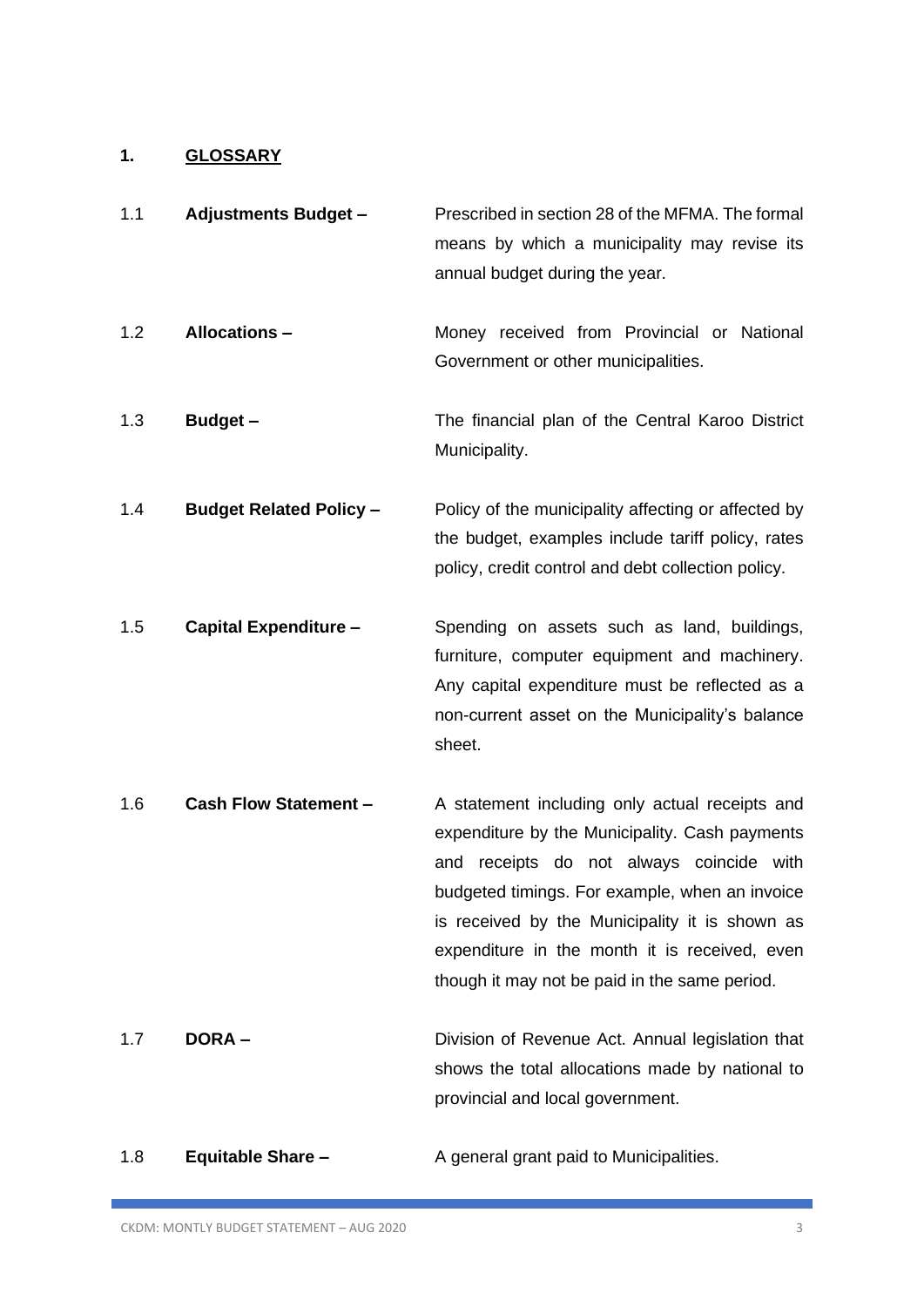| 1.9  | <b>Fruitless</b><br>Expenditure - | and                            | Wasteful | Expenditure that was made in vain and would<br>have been avoided had reasonable care been<br>exercised.                                                                                                                                                                          |
|------|-----------------------------------|--------------------------------|----------|----------------------------------------------------------------------------------------------------------------------------------------------------------------------------------------------------------------------------------------------------------------------------------|
| 1.10 | GFS-                              |                                |          | Government Finance Statistics. An internationally<br>recognised classification system that facilitates<br>like for like comparison between Municipalities.                                                                                                                       |
| 1.11 | $GRAP -$                          |                                |          | Generally Recognised Accounting Practice. The<br>new standard for municipal accounting.                                                                                                                                                                                          |
| 1.12 | $IDP -$                           |                                |          | Integrated Development Plan. The main strategic<br>planning document of the Municipality.                                                                                                                                                                                        |
| 1.13 | MBRR-                             |                                |          | Local<br>Government:<br>Municipal<br>Finance<br>Management Act (56/2003): Municipal Budget<br>and Reporting Regulations.                                                                                                                                                         |
| 1.14 | $MFMA -$                          |                                |          | Government:<br>Local<br>Municipal<br>Finance<br>Management Act (56/2003). The principle piece<br>of legislation relating to municipal financial<br>management. Herein referred to as the Act.                                                                                    |
| 1.15 | MTREF –                           |                                |          | Term Revenue and<br>Expenditure<br>Medium<br>Framework. A medium term financial plan,<br>usually 3 years, based on a fixed first year and<br>indicative further two years budget allocations.<br>Also includes details of the previous and current<br>years' financial position. |
| 1.16 |                                   | <b>Operating Expenditure -</b> |          | Spending on the day to day operations of the<br>Municipality such as salaries and wages and<br>general expenses.                                                                                                                                                                 |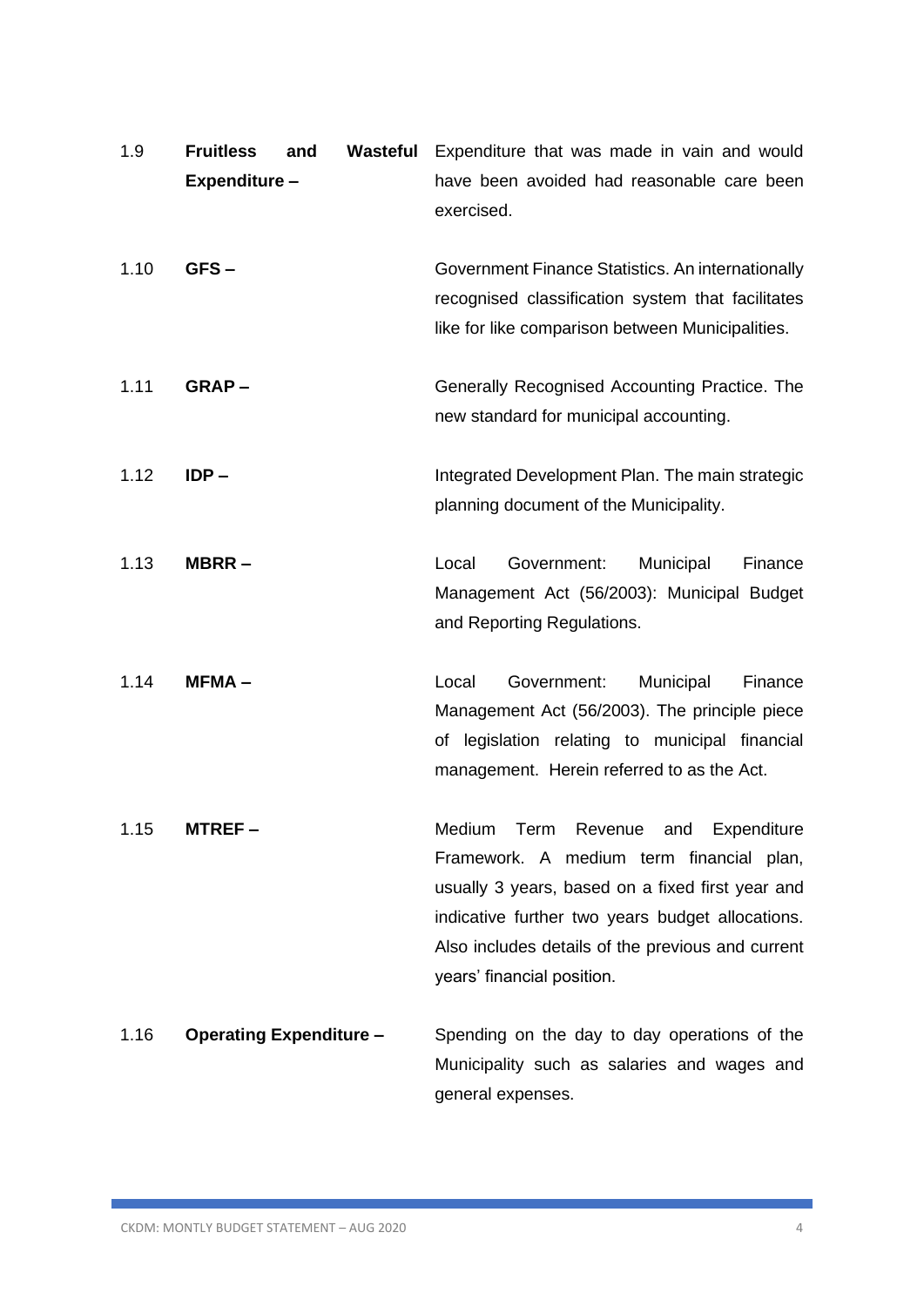- 1.17 **SDBIP –** Service Delivery and Budget Implementation Plan. A detailed plan comprising quarterly performance targets and monthly budget estimates.
- 1.18 **Strategic Objectives –** The main priorities of the Central Karoo District Municipality as set out in the IDP. Budgeted spending must contribute towards the achievement of the strategic objectives.
- 1.19 **Unauthorised Expenditure –** Generally, is spending without, or in excess of, an approved budget.

1.20 **Virement –** A transfer of budget.

1.21 **Virement Policy –** The policy that sets out the rules for budget transfers. Virements are normally allowed within a vote. Transfers between votes must be agreed by Council through an Adjustments Budget.

- 1.22 **Vote –** One of the main segments into which a budget of a municipality is divided for the appropriation of money for the different departments of the municipality. In Central Karoo District Municipality this means at directorate level. The votes for Central Karoo District therefore are:
	- Executive and Council:
	- Budget and Treasury;
	- Corporate Services; and
	- Technical Services.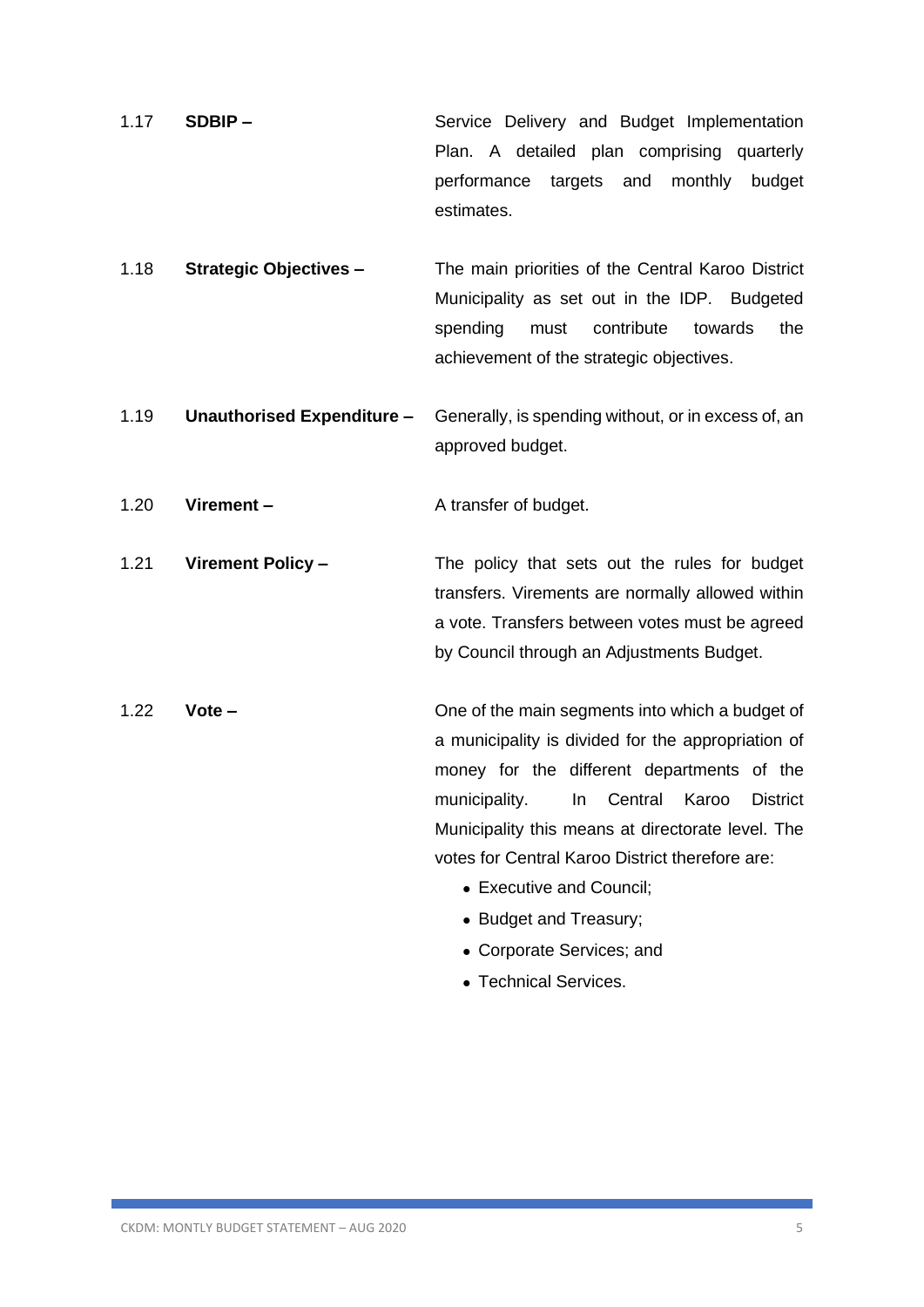# **2. PART 1: IN-YEAR REPORT**

# *2.1 SECTION 1 – MAYOR'S REPORT:*

# *2.1.1 In-Year Report: Monthly Budget Statement:*

# *2.1.1.1 Implementation of Budget in terms of SDBIP:*

No comments apart from that already mentioned in the Executive summary of this report.

# *2.1.1.2 Other Information:*

Additional clarity on the content of this report or answers to any questions is available from the Chief Financial Officer, Ms. Ursula Baartman.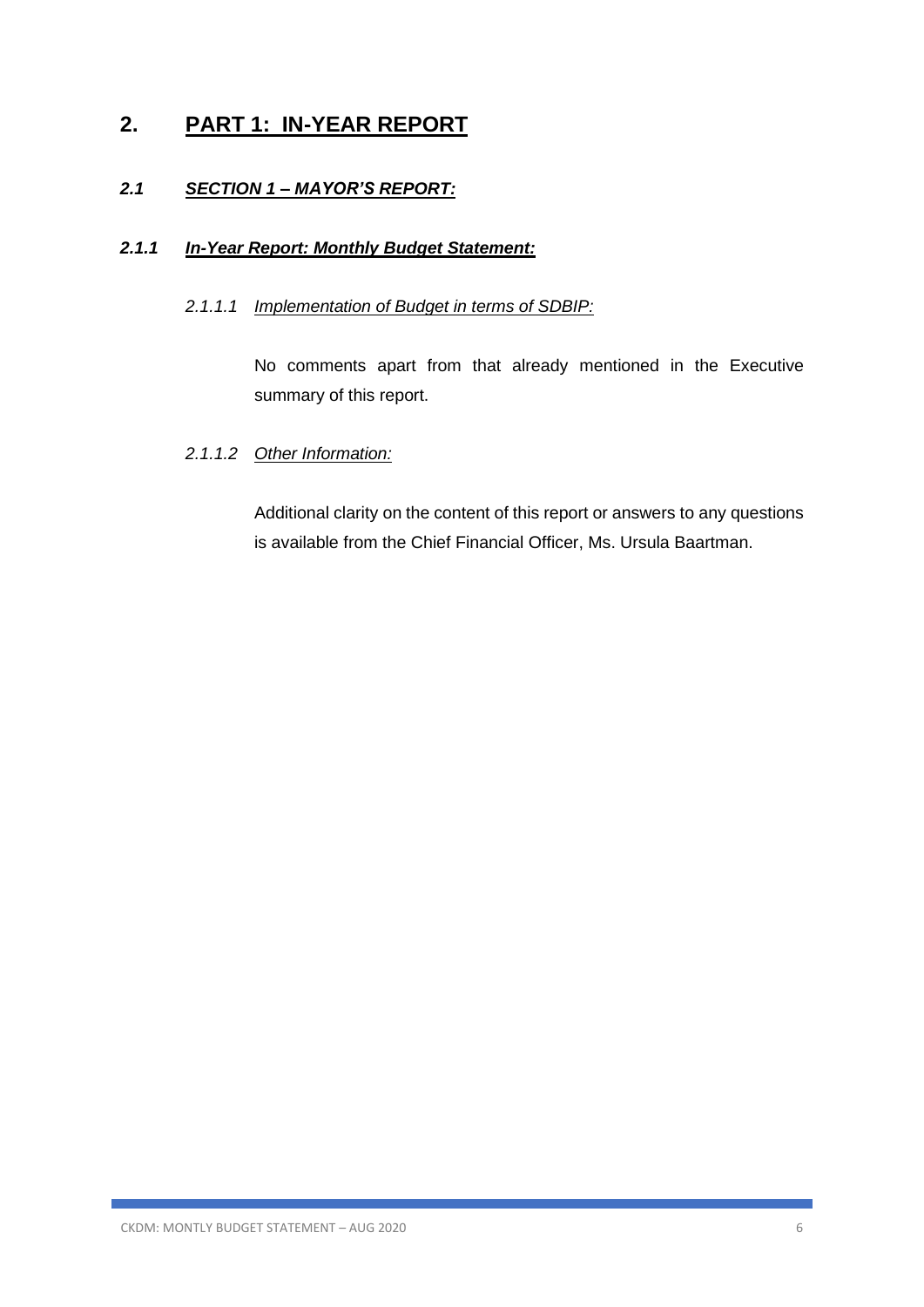# *2.2 SECTION 2 – RESOLUTIONS:*

The recommended Resolution to Council with regard to the August 2020 In-Year Report is:

# *RESOLVED:*

- (a) That the Council take note of contents in the in-year monthly report for August 2020 as set out in the schedules contained in Section 4:
	- (i) Table C1 Monthly Budget Statement Summary;
	- (ii) Table C2 Monthly Budget Statement: Financial Performance (Standard Classification);
	- (iii) Table C3 Monthly Budget Statement: Financial Performance Standard Classification (Revenue and Expenditure by Municipal Vote);
	- (iv) Table C4 Monthly Budget Statement: Financial Performance (Revenue by Source and Expenditure by Type);
	- (v) Table C5 Monthly Budget Statement: Capital Expenditure;
	- (vi) Table C6 Monthly Budget Statement: Financial Position; and
	- (vii) Table C7 Monthly Budget Statement Cash Flows.
- (b) Any other resolutions required by the Council.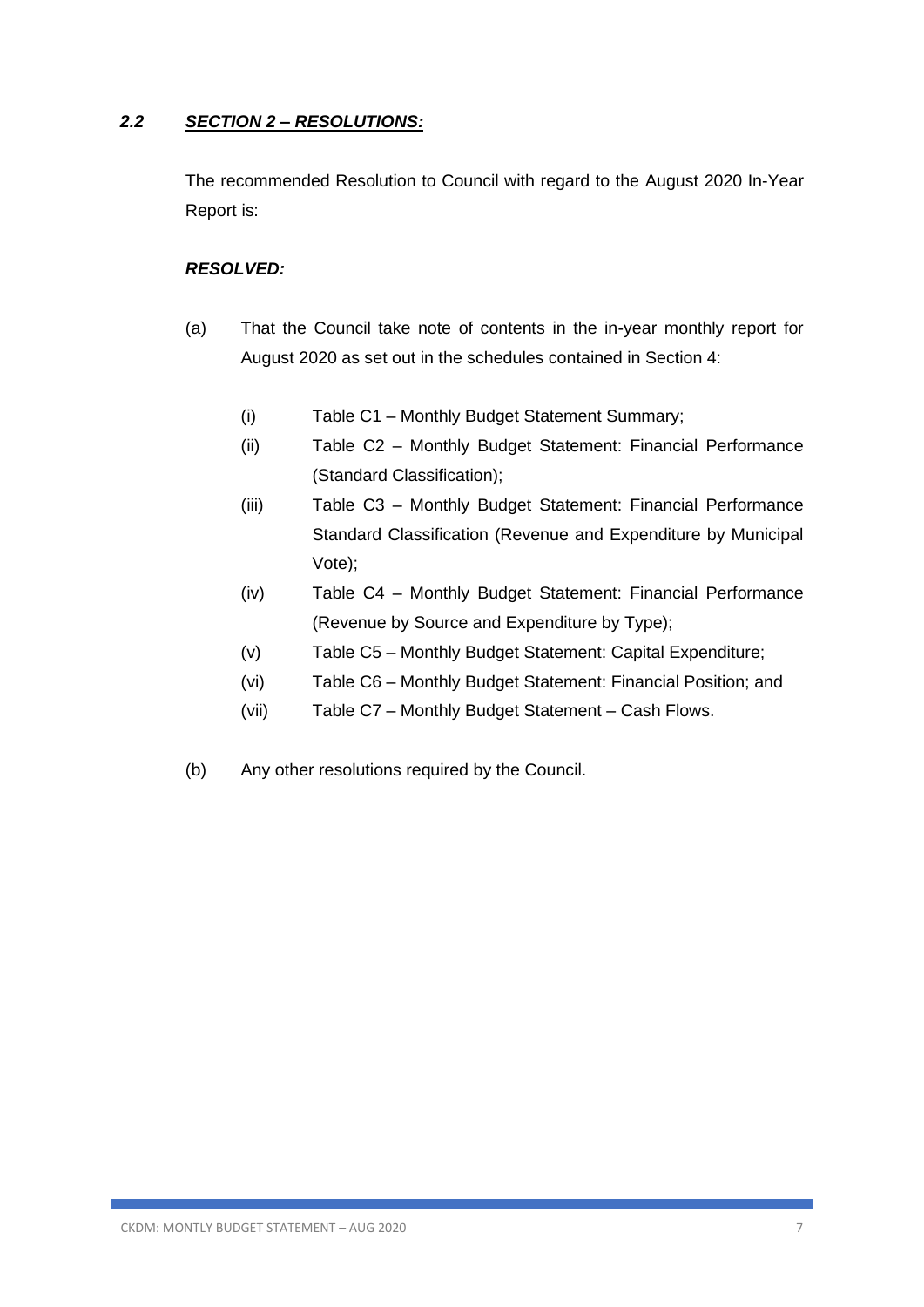# *2.3 SECTION 3 – EXECUTIVE SUMMARY:*

### *2.3.1 Introduction:*

All the schedules reflect the following information:

- Original budget;
- Monthly actual figures;
- Year-to-date actual figures;
- Year-to-date budgeted figures.

### *2.3.2 Financial Performance, Position and Cash Flow:*

Section 4 of this report includes the tables with the detailed figures.

### *2.3.2.1 Financial Performance:*

The detail of this section can be found in Section 4 of this report Table C2 (Summary per GFS); Table C3 (Summary per Municipal Vote) and Table C4 (Summary by Revenue Source and Expenditure Type). The latter is used to provide the executive summary.

# 2.3.2.1.1 Overall View:

The following table summarises the overall position on the capital and operating budgets. Take note that the Operating Expenditure only reflects the direct expenditure and exclude all indirect expenditure e.g. Administrative Costs.

|                               | <u>Capital</u><br><b>Expenditure</b> | <u>Operating</u><br><b>Expenditure</b> | <b>Operating Revenue</b> |
|-------------------------------|--------------------------------------|----------------------------------------|--------------------------|
| Original Budget               | 428 100,00                           | 100 231 945,00                         | 101 014 853,00           |
| Actual spend / received (YID) | $\overline{\phantom{a}}$             | 12 927 911,70                          | 19 212 088,60            |
| Percentage Spend (YTD)        | 0%                                   | 13%                                    | 19%                      |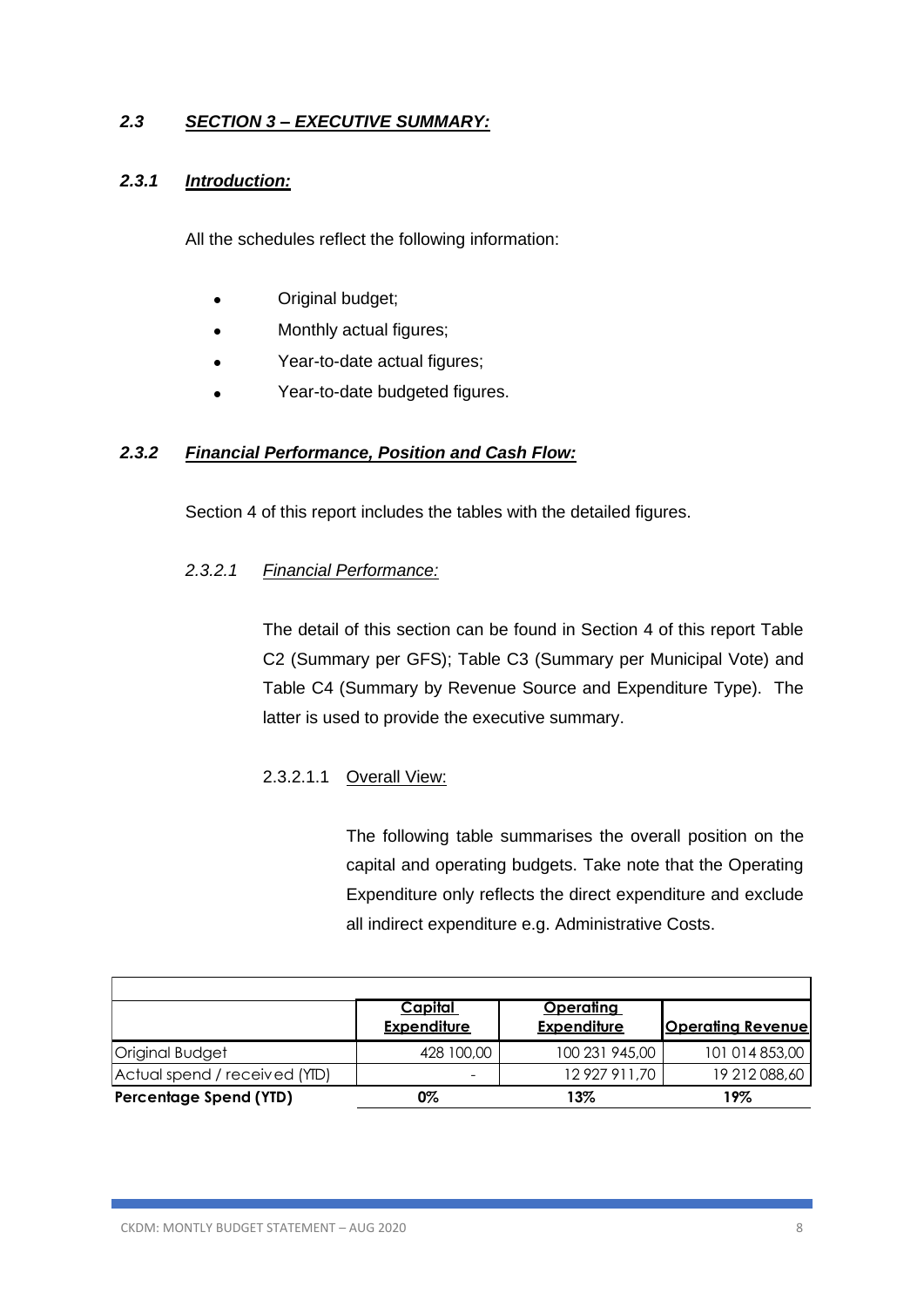The table reflects spending of the capital budget of 0%. The total operating expenditure and revenue reflects percentage spent of 13% and 19% respectively.

### 2.3.2.1.2 Revenue by Source:

The figures represented in this section are the accrued amounts and not actual cash receipts.

The comparisons of the major sources of revenue are illustrated in the figure below:



 *Figure 1 – Revenue by source (\*Refer to Grants receipts schedule for actual receipts, page 22)*

### • *Other Revenue:*

The amount raised as reflected for the actual year to date represents 8% of the total budget amount. The budgeted amount received (Year-todate) amounts to R 8.633 million.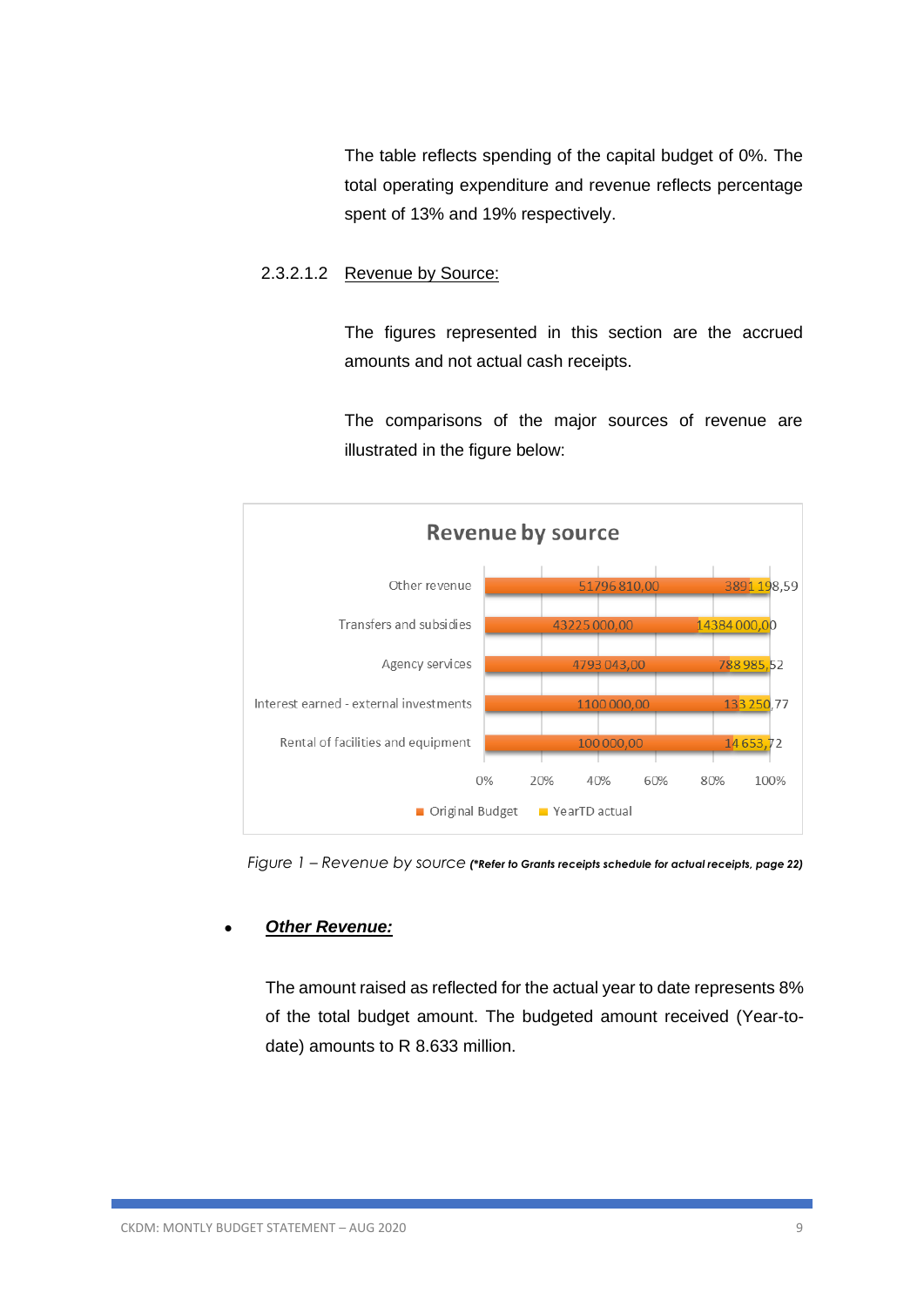# • *Interest Earned – External Investments:*

The original budget amount for Interest earned R 1 100 000, whilst the year to date actual revenue is R 133 250.77. Thus, reflecting receipt of 12% at the end of Month 02 of the financial year.

### *2.3.2.2 Operating Expenditure by Type:*

The figures in this section should represent the accrued amounts; in other words when the goods have been ordered; received or the invoice has been completed (reconciled with goods received and prices quoted) it should be captured as an expense. Shadow figures are reflected on the financial system once an order is issued. This action serves as a budgetary control mechanism and no actual financial entries are passed. These figures cannot be used for reporting purposes. The amounts included as expenditure are currently only those for which a payment run has been completed.

The total actual expenditure amounts to R 12.928 million and the year to date budget is R 16.705 million which represents a **variance of 23%** for the year to date.



# *2.3.2.3 Operating Expenditure by Municipal Vote (Figure 2):*

*Figure 2 – Breakdown Operating Expenditure by Municipal Vote*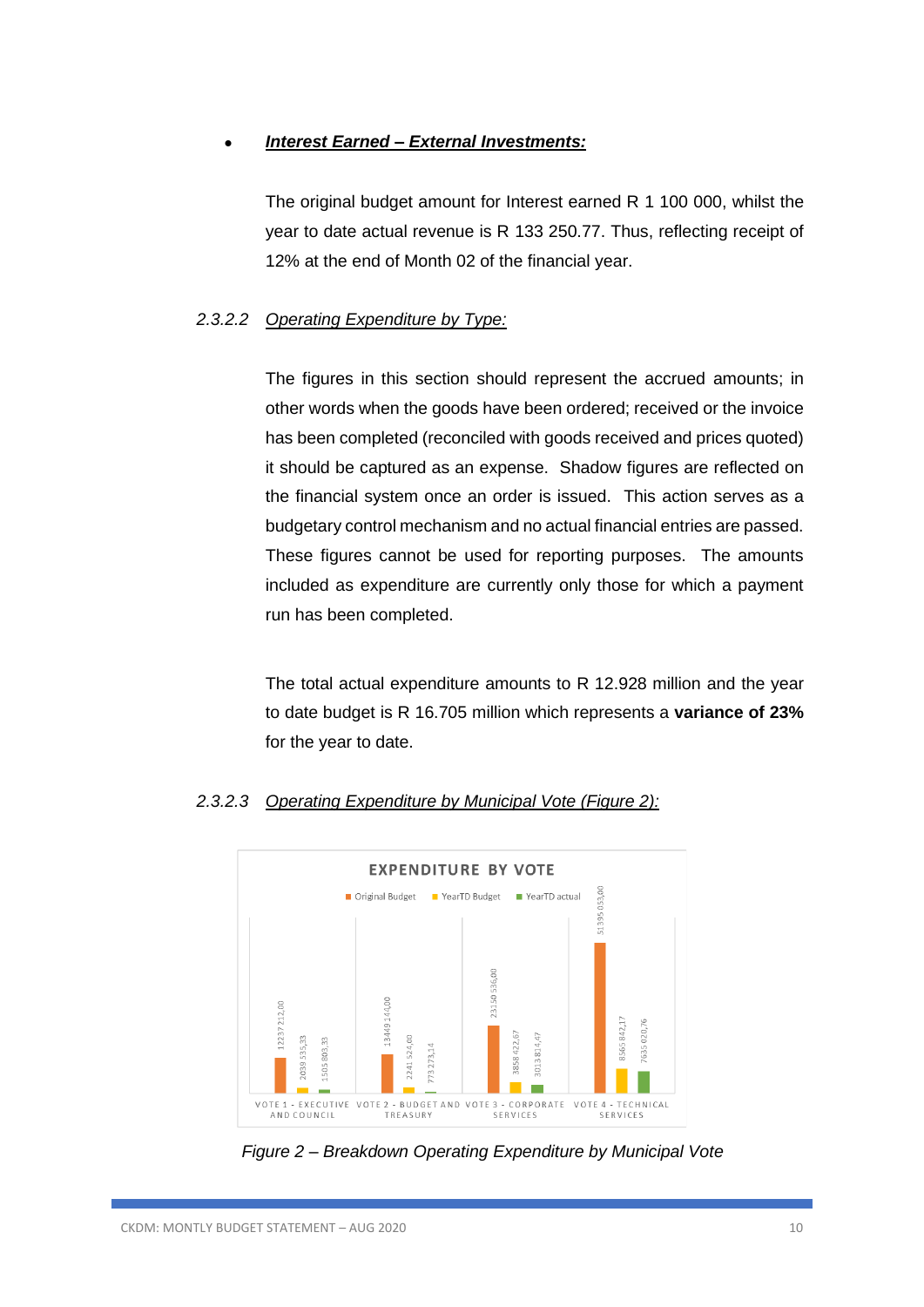| <b>Expenditure by Vote</b>     | Original<br><b>Budget</b> | YearTD Budget   YearTD actual |               | % Spend |
|--------------------------------|---------------------------|-------------------------------|---------------|---------|
| Vote 1 - EXECUTIVE AND COUNCIL | 12 237 212.00             | 2 0 39 5 35, 33               | 1 505 803,33  | 12%     |
| Vote 2 - BUDGET AND TREASURY   | 13 449 144,00             | 2 241 524.00                  | 773 273.14    | 6%      |
| Vote 3 - CORPORATE SERVICES    | 23 150 536.00             | 3 858 422.67                  | 3013814.47    | 13%     |
| Vote 4 - TECHNICAL SERVICES    | 51 395 053,00             | 8 5 6 5 8 4 2 . 1 7           | 7 635 020.76  | 15%     |
| Total Expenditure by Vote      | 100 231 945.00            | 16 705 324.17                 | 12 927 911.70 | 13%     |

The original budget for Technical Service is R 51.395 million of which R 7.635 million has been expended representing 15% of the budget amount.

The original budget for Corporate Services is R 23.151 million of which R 3.014 million has been expended representing 13% of the budget amount.

The original budget for Budget and Treasury is R 13.449 million of which R 773 273.14 has been expended representing 6% of the budget amount. The original budget for Executive and Council is R 12.237 million of which R 1.506 million has been expended representing 12% of the budget amount.

# *2.3.2.4 Capital Expenditure (Figure 3):*

There is no capital spending for the year to date. The total capital budget amount is R 428 100.



 *Figure 3 – Breakdown Capital Expenditure by month*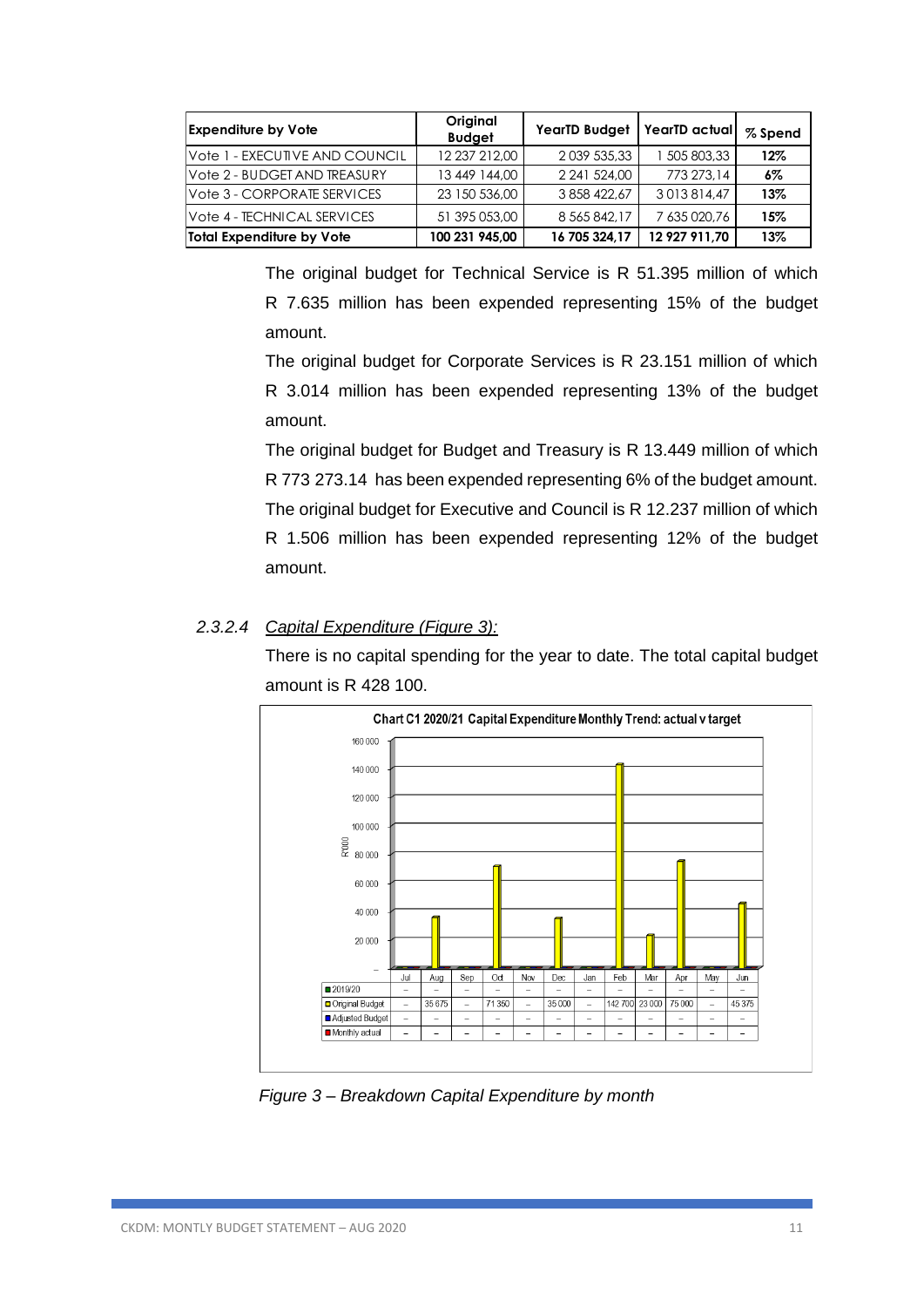# *2.3.3 Cash Flow:*

The detail of this section can be found in Section 4 of this report Table C7 (Cashflow statement). The balance at the end of July for the cash flow statement amounts to R 22.705 million.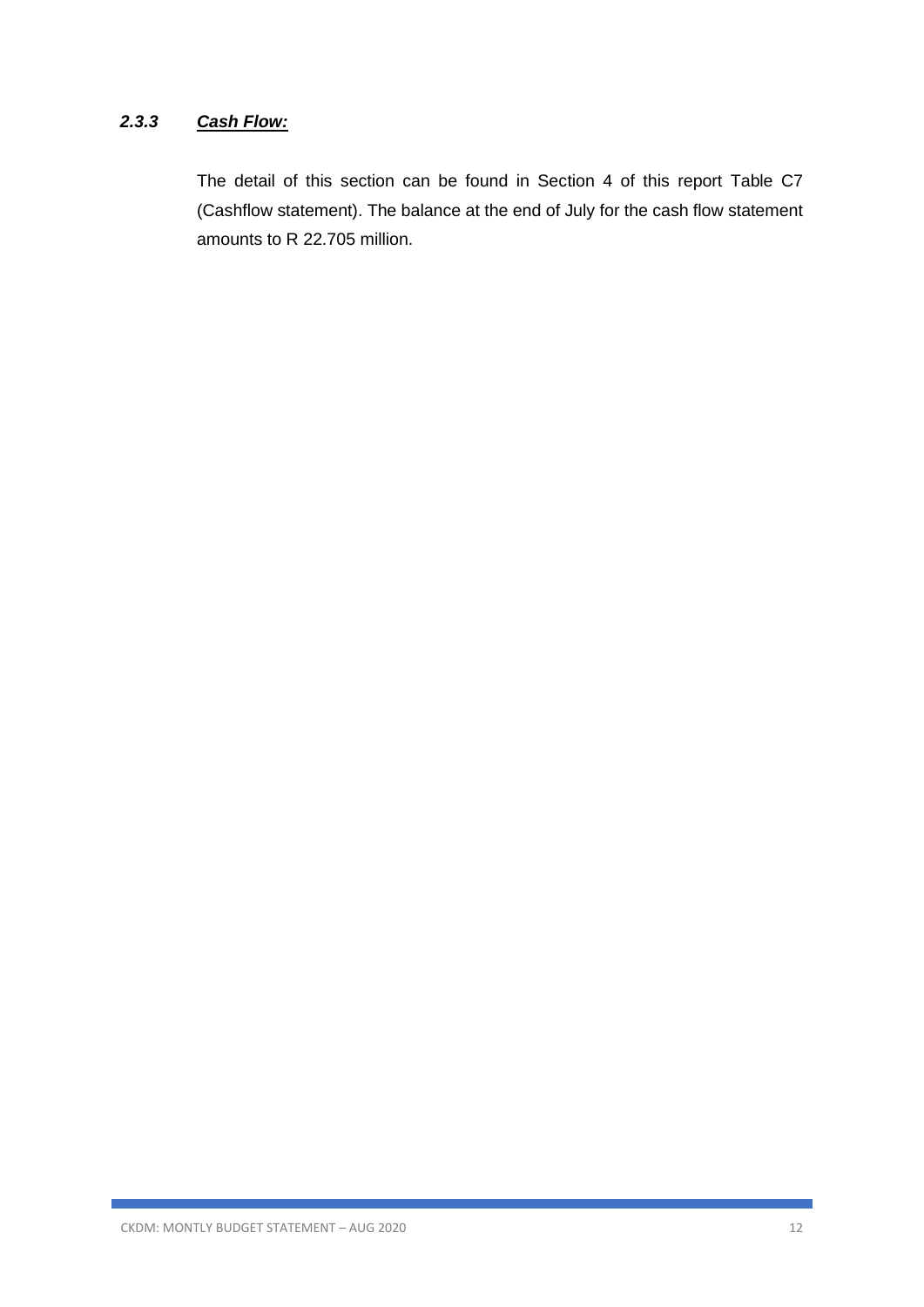### *2.4 SECTION 4 – IN-YEAR BUDGET STATEMENT TABLE:*

### *2.4.1.1 Table C1: Monthly Budget Statement Summary:*

The table below provides a summary of the most important information by pulling its information from the other tables to follow.

|                                                   | 2019/20        |                |                |                          | Budget Year 2020/21 |                    |                          |            |                          |
|---------------------------------------------------|----------------|----------------|----------------|--------------------------|---------------------|--------------------|--------------------------|------------|--------------------------|
| Description                                       | Audited        | Original       | Adjusted       | Monthly                  | <b>YearTD</b>       | Year <sub>TD</sub> | <b>YTD</b>               | <b>YTD</b> | <b>Full Year</b>         |
|                                                   | Outcome        | <b>Budget</b>  | <b>Budget</b>  | actual                   | actual              | budget             | variance                 | variance   | Forecast                 |
| R thousands                                       |                |                |                |                          |                     |                    |                          | %          |                          |
| Financial Performance                             |                |                |                |                          |                     |                    |                          |            |                          |
| Property rates                                    |                |                |                |                          |                     |                    |                          |            |                          |
| Service charges                                   |                | $\overline{a}$ |                | L.                       | ۳                   |                    | $\overline{\phantom{0}}$ |            |                          |
| Investment revenue                                |                | 1 100          |                | 69                       | 133                 | 183                | (50)                     | $-27%$     |                          |
| Transfers and subsidies                           |                | 43 225         | $\overline{a}$ | ۳                        | 14 384              | 7 204              | 7 180                    | 100%       |                          |
| Other own revenue                                 | $\overline{a}$ | 56 690         | $\overline{a}$ | 4 2 7 9                  | 4 6 9 5             | 9 4 4 8            | (4753)                   | $-50%$     |                          |
| <b>Total Revenue (excluding capital transfers</b> |                | 101 015        |                | 4 3 4 7                  | 19 212              | 16 836             | 2 3 7 6                  | 14%        |                          |
| and contributions)                                |                |                |                |                          |                     |                    |                          |            |                          |
| Employ ee costs                                   |                | 52 257         | $\overline{a}$ | 3683                     | 7 2 3 9             | 8710               | (1470)                   | $-17%$     |                          |
| Remuneration of Councillors                       |                | 4 9 4 1        |                | 345                      | 678                 | 823                | (146)                    | $-18%$     |                          |
| Depreciation & asset impairment                   |                | 651            | $\overline{a}$ | $\overline{a}$           | $\overline{a}$      | 108                | (108)                    | $-100%$    |                          |
| Finance charges                                   |                | $\overline{a}$ |                |                          |                     |                    |                          |            |                          |
| Materials and bulk purchases                      |                | 76             | ۳              | 6                        | 10                  | 13                 | (3)                      | $-21%$     |                          |
| Transfers and subsidies                           |                |                | $\overline{a}$ | $\overline{a}$           | ۳                   |                    |                          |            |                          |
| Other expenditure                                 |                | 42 308         | $\overline{a}$ | 2537                     | 5 0 0 1             | 7 0 5 1            | (2 050)                  | $-29%$     |                          |
| <b>Total Expenditure</b>                          | ۳              | 100 232        | ۳              | 6571                     | 12 928              | 16 705             | (3777)                   | $-23%$     |                          |
| Surplus/(Deficit)                                 | L              | 783            | L.             | (2 223)                  | 6 2 8 4             | 130                | 6 1 5 4                  | 4716%      |                          |
| Transfers and subsidies - capital (monetary alloc | $\overline{a}$ | $\overline{a}$ | $\overline{a}$ | L                        | ۳                   | ÷                  | ۳                        |            |                          |
| Contributions & Contributed assets                | ۳              | $\overline{a}$ | $\overline{a}$ |                          | ۳                   | ÷                  |                          |            | $\overline{a}$           |
| Surplus/(Deficit) after capital transfers &       | $\overline{a}$ | 783            | $\overline{a}$ | (2 223)                  | 6 2 8 4             | 130                | 6 154                    | 4716%      |                          |
| contributions                                     |                |                |                |                          |                     |                    |                          |            |                          |
| Share of surplus/ (deficit) of associate          |                | $\overline{a}$ | $\overline{a}$ |                          |                     |                    |                          |            |                          |
| Surplus/ (Deficit) for the year                   |                | 783            |                | (2 223)                  | 6 2 8 4             | 130                | 6 1 5 4                  | 4716%      |                          |
|                                                   |                |                |                |                          |                     |                    |                          |            |                          |
| Capital expenditure & funds sources               |                |                |                |                          |                     |                    |                          |            |                          |
| Capital expenditure                               | ۰              | 428            | -              | $\overline{\phantom{0}}$ | ۰                   | 71                 | (71)                     | $-100%$    | $\overline{\phantom{0}}$ |
| Capital transfers recognised                      |                | 370            |                |                          |                     | 62                 | (62)                     | $-100%$    |                          |
| Public contributions & donations                  | $\overline{a}$ | $\overline{a}$ | $\overline{a}$ | $\overline{a}$           | ۳                   | ۳                  | $\overline{a}$           |            |                          |
| Borrow ing                                        |                |                | $\overline{a}$ |                          |                     |                    | $\overline{a}$           |            |                          |
| Internally generated funds                        |                | 58             | $\overline{a}$ | $\overline{a}$           | L                   | 10                 | (10)                     | $-100%$    |                          |
| Total sources of capital funds                    | -              | 428            | $\overline{a}$ | $\overline{a}$           | $\overline{a}$      | 71                 | (71)                     | $-100%$    |                          |
| <b>Financial position</b>                         |                |                |                |                          |                     |                    |                          |            |                          |
| Total current assets                              |                | 10 169         |                |                          | 23 660              |                    |                          |            | 10 169                   |
| Total non current assets                          |                | 20 767         |                |                          | 17 631              |                    |                          |            | 20 767                   |
| <b>Total current liabilities</b>                  |                | 8 2 5 9        |                |                          | 10 681              |                    |                          |            | 8 2 5 9                  |
| Total non current liabilities                     | L              | 19 009         | $\overline{a}$ |                          | 15 254              |                    |                          |            | 19 009                   |
| Community wealth/Equity                           |                | 3 6 6 9        | L,             |                          | 15 357              |                    |                          |            | 3 6 6 9                  |
| Cash flows                                        |                |                |                |                          |                     |                    |                          |            |                          |
| Net cash from (used) operating                    |                | 1 4 3 4        | ۳              | (907)                    | 7 3 1 9             | 239                | (7080)                   | $-2963%$   |                          |
| Net cash from (used) investing                    |                | 103            | L,             |                          | $\overline{a}$      | 17                 | 17                       | 100%       |                          |
| Net cash from (used) financing                    |                | (36)           | $\overline{a}$ | $\overline{a}$           |                     | (6)                | (6)                      | 100%       |                          |
| Cash/cash equivalents at the month/year end       |                | 5 5 8 5        | ۳              |                          | 22 705              | 4 3 3 5            | (18 370)                 | $-424%$    | 15 386                   |
|                                                   |                |                |                |                          |                     |                    |                          |            |                          |
| Debtors & creditors analysis                      | 0-30 Days      | 31-60 Days     | 61-90 Days     | 91-120 Days              | 121-150 Dys         | 151-180 Dys        | 181 Dys-<br>1 Yr         | Over 1Yr   | Total                    |
| <b>Debtors Age Analysis</b>                       |                |                |                |                          |                     |                    |                          |            |                          |
| Total By Income Source                            | (113)          | 96             | 3              | 1                        | 11                  | 1 1 5 5            | (1)                      |            | 1 150                    |
| <b>Creditors Age Analysis</b>                     |                |                |                |                          |                     |                    |                          |            |                          |
| <b>Total Creditors</b>                            | (19)           | (25)           |                | 94                       |                     |                    |                          |            | 50                       |
|                                                   |                |                |                |                          |                     |                    |                          |            |                          |

**DC5 Central Karoo - Table C1 Monthly Budget Statement Summary - M02 August**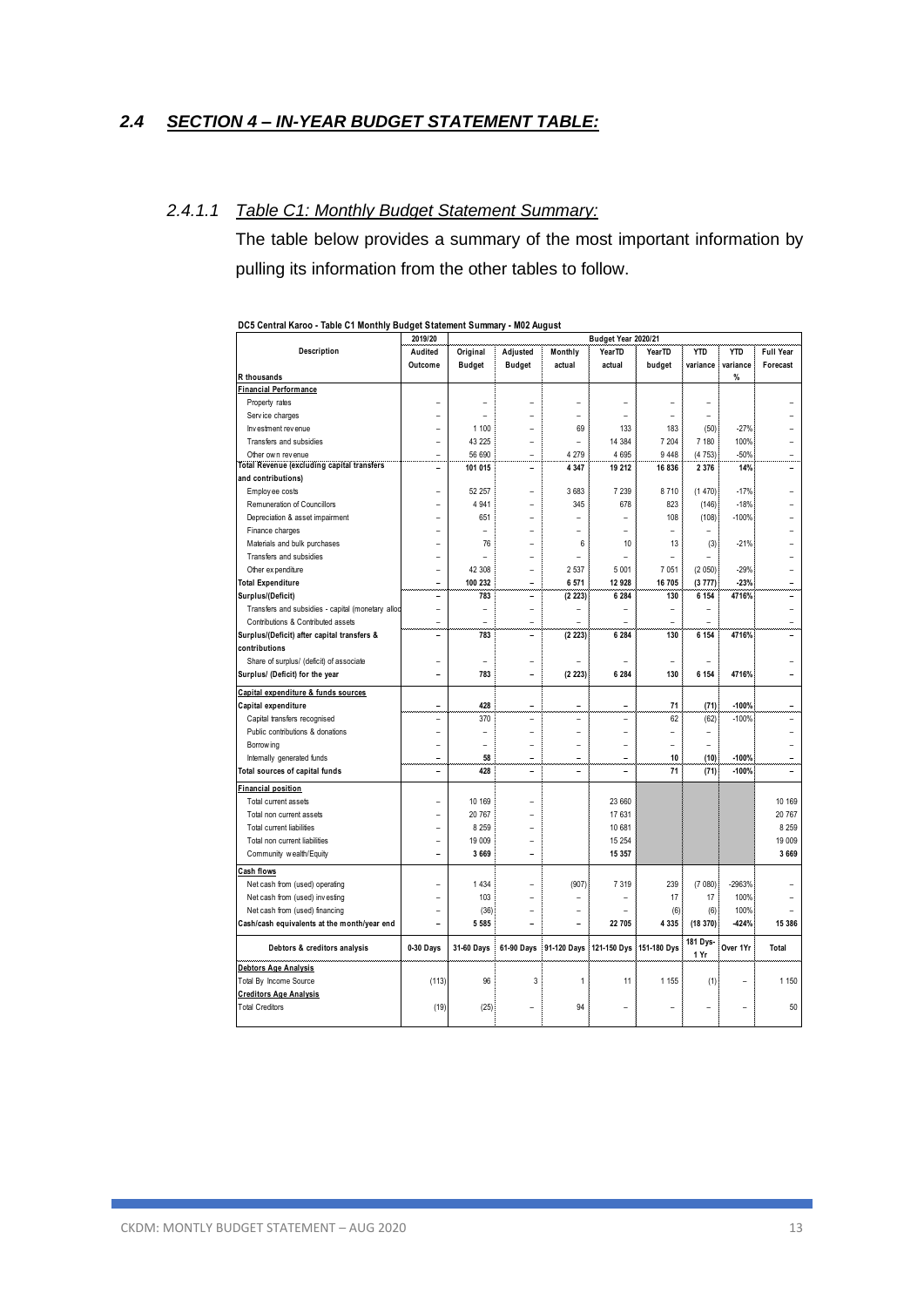# *2.4.1.2 Table C2: Monthly Budget Statement – Financial Performance (Standard Classification):*

This table reflects the operating budget (Financial Performance) in the standard classifications which are the Government Finance Statistics Functions and Sub-functions. These are used by National Treasury to assist the compilation of national and international accounts for comparison purposes, regardless of the unique organisational structures used by the different institutions.

|                                     |                | 2019/20                  |                |                          | Budget Year 2020/21      |                          |                          |                |            |                          |
|-------------------------------------|----------------|--------------------------|----------------|--------------------------|--------------------------|--------------------------|--------------------------|----------------|------------|--------------------------|
| Description                         | Ref            | Audited                  | Original       | Adjusted                 | Monthly                  | YearTD                   | YearTD                   | <b>YTD</b>     | <b>YTD</b> | <b>Full Year</b>         |
|                                     |                | Outcome                  | <b>Budget</b>  | <b>Budget</b>            | actual                   | actual                   | budget                   | variance       | variance   | Forecast                 |
| R thousands                         | $\mathbf{1}$   |                          |                |                          |                          |                          |                          |                | %          |                          |
| Revenue - Functional                |                |                          |                |                          |                          |                          |                          |                |            |                          |
| Governance and administration       |                | $\overline{a}$           | 47 424         |                          | 474                      | 15 339                   | 7904                     | 7 4 3 5        | 94%        |                          |
| Executive and council               |                | L,                       | 39 453         | $\overline{a}$           | 394                      | 789                      | 6576                     | (5787)         | $-88%$     |                          |
| Finance and administration          |                | L,                       | 7971           |                          | 80                       | 14 550                   | 1 3 2 8                  | 13 222         | 995%       |                          |
| Internal audit                      |                | $\overline{a}$           | ۳              | $\overline{a}$           | ۳                        | $\overline{a}$           | $\overline{\phantom{a}}$ | ÷              |            |                          |
| Community and public safety         |                | $\overline{a}$           | 47             | ۳                        | 3                        | 3                        | 8                        | (5)            | $-64%$     |                          |
| Community and social services       |                |                          |                |                          |                          |                          |                          |                |            |                          |
| Sport and recreation                |                | -                        |                |                          |                          |                          |                          | -              |            |                          |
| Public safety                       |                |                          |                |                          |                          |                          |                          |                |            |                          |
| Housing                             |                |                          |                |                          |                          |                          |                          |                |            |                          |
| Health                              |                |                          | 47             |                          | 3                        | 3                        | 8                        | (5)            | $-64%$     |                          |
| Economic and environmental services |                | -                        | 53 544         |                          | 3870                     | 3870                     | 8924                     | (5054)         | $-57%$     |                          |
| Planning and development            |                |                          | 2 100          |                          |                          |                          | 350                      | (350)          | $-100%$    |                          |
| Road transport                      |                |                          | 51 444         |                          | 3870                     | 3870                     | 8 5 7 4                  | (4704)         | $-55%$     |                          |
| Env ironmental protection           |                |                          |                |                          |                          |                          |                          |                |            |                          |
| <b>Trading services</b>             |                | -                        |                |                          |                          |                          |                          |                |            |                          |
| Energy sources                      |                |                          |                |                          |                          |                          |                          |                |            |                          |
| Water management                    |                |                          |                |                          |                          |                          |                          |                |            |                          |
| Waste water management              |                |                          |                |                          |                          |                          |                          |                |            |                          |
| Waste management                    |                | $\overline{a}$           | $\overline{a}$ |                          | ÷                        |                          |                          | $\overline{a}$ |            |                          |
| Other                               | 4              | $\overline{a}$           | $\overline{a}$ | $\overline{a}$           | $\overline{\phantom{0}}$ | $\overline{\phantom{0}}$ | $\overline{\phantom{0}}$ | $\overline{a}$ |            | $\overline{a}$           |
| <b>Total Revenue - Functional</b>   | $\overline{2}$ | $\overline{a}$           | 101 015        | $\overline{a}$           | 4 3 4 7                  | 19 212                   | 16 836                   | 2 3 7 6        | 14%        | $\overline{\phantom{0}}$ |
| <b>Expenditure - Functional</b>     |                |                          |                |                          |                          |                          |                          |                |            |                          |
| Governance and administration       |                | $\overline{a}$           | 36 475         | L.                       | 2 3 0 8                  | 4 0 3 6                  | 6 0 7 9                  | (2043)         | $-34%$     |                          |
| Executive and council               |                |                          | 11 195         |                          | 745                      | 1 1 7 7                  | 1866                     | (689)          | $-37%$     |                          |
| Finance and administration          |                | -                        | 24 235         |                          | 1 276                    | 2 5 3 1                  | 4 0 3 9                  | (1509)         | $-37%$     |                          |
| Internal audit                      |                |                          | 1 0 4 4        |                          | 286                      | 329                      | 174                      | 155            | 89%        |                          |
| Community and public safety         |                | $\overline{a}$           | 6843           |                          | 390                      | 797                      | 1 140                    | (344)          | $-30%$     |                          |
| Community and social services       |                | ۳                        |                |                          |                          |                          |                          | ۳              |            |                          |
| Sport and recreation                |                | ۰                        | $\equiv$       |                          |                          | ۳                        | $\overline{\phantom{a}}$ | $\equiv$       |            |                          |
| Public safety                       |                |                          | 1787           |                          | 82                       | 182                      | 298                      | (116)          | $-39%$     |                          |
| Housing                             |                |                          | ۳              |                          |                          | L,                       | ۰                        |                |            |                          |
| Health                              |                |                          | 5 0 5 6        |                          | 308                      | 614                      | 843                      | (228)          | $-27%$     |                          |
| Economic and environmental services |                |                          | 56 874         | -                        | 3873                     | 8 0 9 5                  | 9 4 7 9                  | (1384)         | $-15%$     |                          |
| Planning and development            |                |                          | 5 4 7 9        |                          | 262                      | 460                      | 913                      | (453)          | $-50%$     |                          |
| Road transport                      |                | -<br>L,                  | 51 395         |                          | 3611                     | 7 635                    | 8 5 6 6                  | (931)          | $-11%$     |                          |
|                                     |                | L,                       |                |                          |                          |                          |                          | ۳              |            |                          |
| Env ironmental protection           |                | L.                       |                |                          |                          |                          |                          |                |            |                          |
| <b>Trading services</b>             |                | -                        |                |                          |                          |                          |                          |                |            |                          |
| Energy sources                      |                | ۰                        | -              | ۰                        | ÷                        | $\overline{a}$           | ÷                        | ۳              |            |                          |
| Water management                    |                | J.                       | ۳              |                          |                          |                          |                          | ÷              |            |                          |
| Waste water management              |                | $\overline{a}$           | $\overline{a}$ | $\overline{a}$           | $\overline{a}$           | $\overline{a}$           | J.                       | $\overline{a}$ |            |                          |
| Waste management                    |                |                          |                |                          |                          |                          |                          |                |            |                          |
| Other                               | 3              |                          | 40<br>100 232  | $\overline{\phantom{0}}$ |                          |                          | $\overline{7}$<br>16 705 | (7)            | $-100%$    | $\overline{a}$           |
| Total Expenditure - Functional      |                | $\overline{\phantom{0}}$ |                |                          | 6 571                    | 12 928                   |                          | (3777)         | $-23%$     |                          |
| Surplus/ (Deficit) for the year     |                | $\overline{a}$           | 783            | $\overline{a}$           | (2 223)                  | 6 2 8 4                  | 130                      | 6 1 5 4        | 4716%      | $\overline{a}$           |

**DC5 Central Karoo - Table C2 Monthly Budget Statement - Financial Performance (functional classification) - M02 August**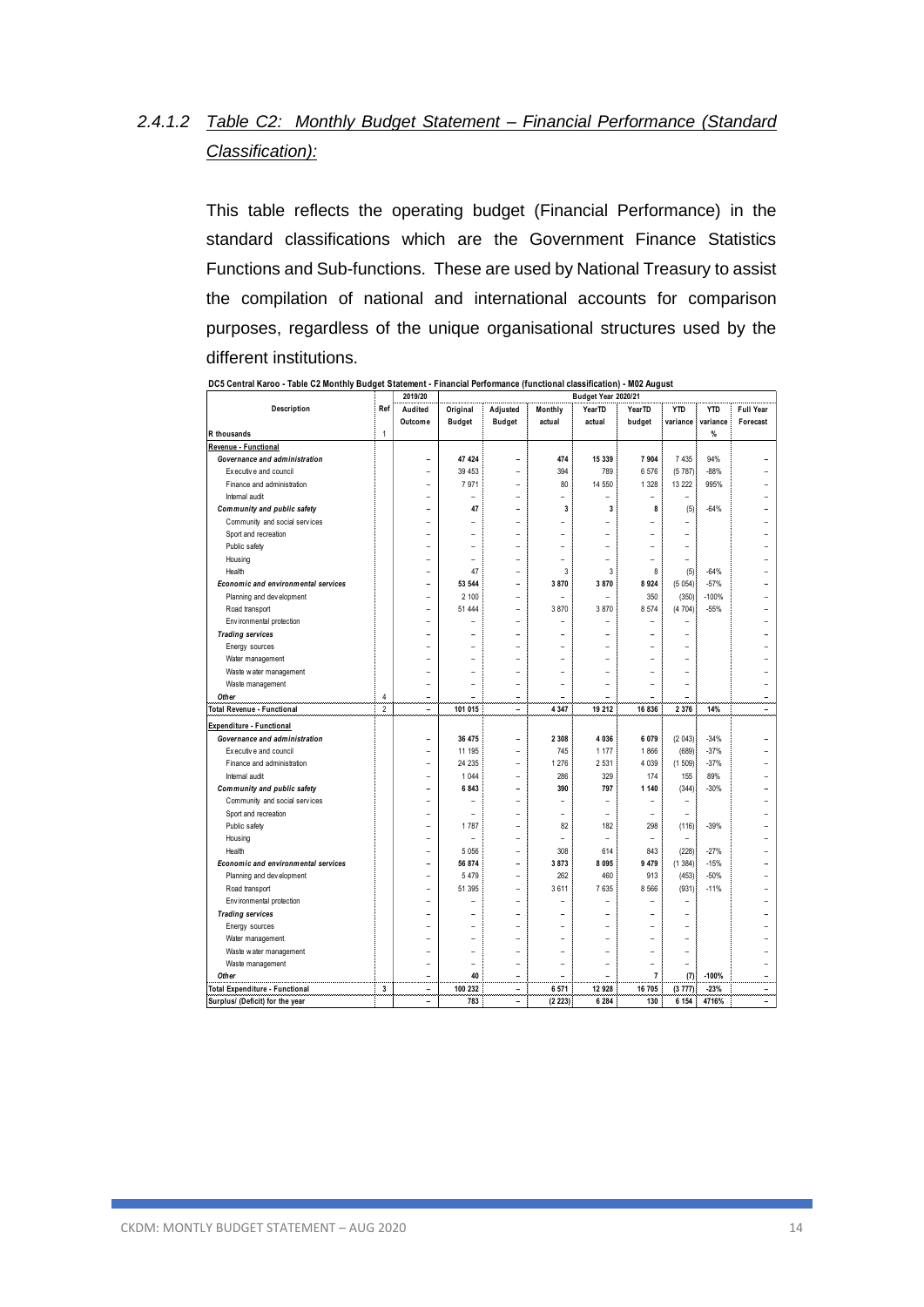# *2.4.1.3 Table C3: Monthly Budget Statement – Financial:*

The budget is approved by Council on the municipal vote level. The municipal votes reflect the organisational structure of the municipality. On the next page, as part of Table C3, a table with the sub-votes is also prepared.

| <b>Vote Description</b>          |                | 2019/20 |               |                          |         | Budget Year 2020/21 |               |          |            |                  |
|----------------------------------|----------------|---------|---------------|--------------------------|---------|---------------------|---------------|----------|------------|------------------|
|                                  |                | Audited | Original      | Adjusted                 | Monthly | YearTD              | <b>YearTD</b> | YTD      | <b>YTD</b> | <b>Full Year</b> |
|                                  | Ref            | Outcome | <b>Budget</b> | <b>Budget</b>            | actual  | actual              | budget        | variance | variance   | Forecast         |
| R thousands                      |                |         |               |                          |         |                     |               |          | %          |                  |
| <b>Revenue by Vote</b>           |                |         |               |                          |         |                     |               |          |            |                  |
| Vote 1 - EXECUTIVE AND COUNCIL   |                |         | 39 453        |                          | 394     | 789                 | 6576          | (5787)   | $-88.0\%$  |                  |
| Vote 2 - BUDGET AND TREASURY     |                |         | 4 4 3 6       | -                        | 10      | 14 405              | 739           | 13 665   | 1848,3%    |                  |
| Vote 3 - CORPORATE SERVICES      |                |         | 5 681         | $\overline{\phantom{0}}$ | 72      | 148                 | 947           | (799)    | $-84.4%$   |                  |
| Vote 4 - TECHNICAL SERVICES      |                |         | 51 444        | -                        | 3870    | 3870                | 8 5 7 4       | (4704)   | -54,9%     |                  |
| <b>Total Revenue by Vote</b>     | $\overline{2}$ |         | 101 015       | $\overline{\phantom{0}}$ | 4 3 4 7 | 19 212              | 16836         | 2 3 7 6  | 14,1%      |                  |
| <b>Expenditure by Vote</b>       |                |         |               |                          |         |                     |               |          |            |                  |
| Vote 1 - EXECUTIVE AND COUNCIL   |                |         | 12 237        | -                        | 1 0 3 2 | 1 506               | 2 0 4 0       | (534)    | $-26,2%$   |                  |
| Vote 2 - BUDGET AND TREASURY     |                |         | 13 4 49       |                          | 464     | 773                 | 2 2 4 2       | 1468     | $-65.5%$   |                  |
| Vote 3 - CORPORATE SERVICES      |                |         | 23 151        |                          | 464     | 3 0 14              | 3858          | (845)    | $-21,9%$   |                  |
| Vote 4 - TECHNICAL SERVICES      |                |         | 51 395        | -                        | 3611    | 7635                | 8 5 6 6       | (931)    | $-10.9%$   |                  |
| <b>Total Expenditure by Vote</b> | $\overline{2}$ |         | 100 232       | -                        | 6 571   | 12 928              | 16 705        | (3777)   | $-22.6%$   |                  |
| Surplus/ (Deficit) for the year  | 2              |         | 783           | -                        | (2 223) | 6 2 8 4             | 130           | 6 154    | 4716.0%    |                  |

**DC5 Central Karoo - Table C3 Monthly Budget Statement - Financial Performance (revenue and expenditure by municipal vote) - M02 August**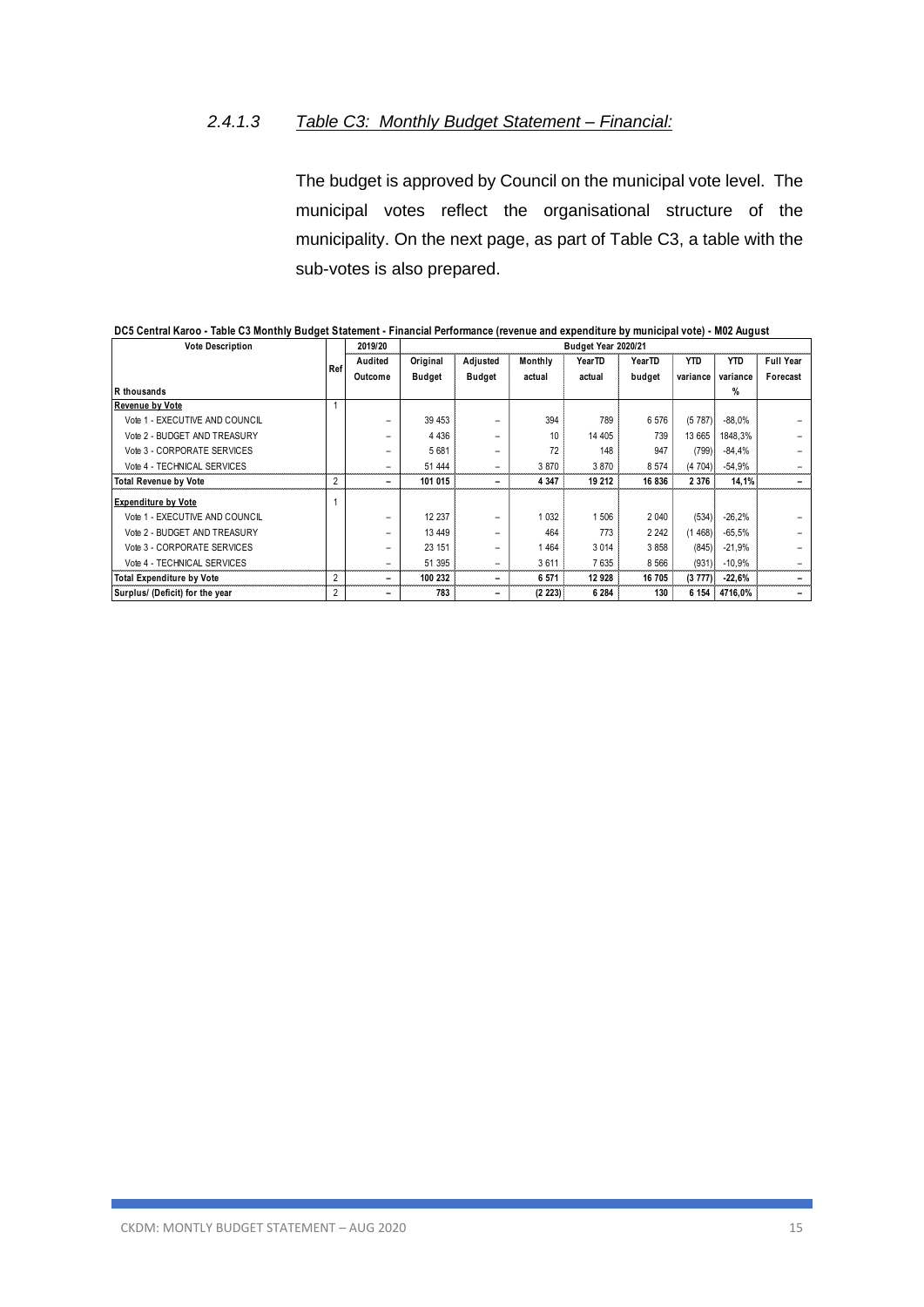# *Table C3C: Monthly Budget Statement – Financial:*

**DC5 Central Karoo - Table C3 Monthly Budget Statement - Financial Performance (revenue and expenditure by municipal vote) - A - M02 August**

| <b>Vote Description</b>                                         | Ref            | 2019/20                  |                               |                              |                               | Budget Year 2020/21                           |                         |                                     |                                   |                              |
|-----------------------------------------------------------------|----------------|--------------------------|-------------------------------|------------------------------|-------------------------------|-----------------------------------------------|-------------------------|-------------------------------------|-----------------------------------|------------------------------|
| R thousand                                                      |                | Audited<br>Outcome       | Original<br><b>Budget</b>     | Adjusted<br><b>Budget</b>    | Monthly<br>actual             | <b>YearTD</b><br>actual                       | <b>YearTD</b><br>budget |                                     | YTD variance YTD variance<br>$\%$ | <b>Full Year</b><br>Forecast |
| <b>Revenue by Vote</b><br>Vote 1 - EXECUTIVE AND COUNCIL        | 1              |                          | 39 453                        |                              | 394                           | 789                                           | 6 576                   | (5787)                              | $-88%$                            |                              |
| 1.1 - MUNICIPAL MANAGER                                         |                | -                        | 5 2 9 0                       | $\overline{a}$               | 394                           | 789                                           | 882                     | (93)                                | $-11%$                            |                              |
| 1.2 - COUNCIL GENERAL EXPENSES                                  |                |                          | 32 215                        |                              | Ξ                             | Ξ                                             | 5 3 6 9                 | (5369)                              | $-100%$                           |                              |
| 1.3 - INTERNAL AUDIT<br>$1.4 - EDA$                             |                |                          | $\qquad \qquad -$             |                              | -<br>-                        | $\overline{\phantom{0}}$<br>-                 | ٠                       | $\overline{\phantom{0}}$            |                                   |                              |
| 1,5 - RAMMS                                                     |                |                          | 1948                          |                              | -                             | ٠                                             | 325                     | (325)                               | $-100%$                           |                              |
|                                                                 |                |                          |                               |                              |                               |                                               |                         |                                     |                                   |                              |
|                                                                 |                |                          |                               |                              |                               |                                               |                         | $\equiv$                            |                                   |                              |
| Vote 2 - BUDGET AND TREASURY                                    |                | $\overline{a}$           | 4 4 3 6                       | $\overline{\phantom{a}}$     | 10                            | 14 40 5                                       | 739                     | 13 665                              | 1848%                             | $\overline{\phantom{a}}$     |
| 2.1 - FINANCIAL SERVICES                                        |                |                          | 3 4 3 6                       |                              | 10                            | 14 40 5                                       | 573                     | 13 832                              | 2415%                             |                              |
| 2.2 - DISTRICT COUNCIL LEVIES<br>2.3 - FINANCE MANAGEMENT GRANT |                |                          | 1 0 0 0                       |                              | -<br>-                        | -                                             | ٠<br>167                | ۰<br>(167)                          | $-100%$                           |                              |
|                                                                 |                |                          |                               |                              |                               |                                               | ٠                       | -                                   |                                   |                              |
|                                                                 |                |                          |                               |                              |                               |                                               | Ξ                       | $\overline{\phantom{0}}$            |                                   |                              |
| <b>Vote 3 - CORPORATE SERVICES</b>                              |                | -                        | 5 681                         | $\qquad \qquad \blacksquare$ | 72                            | 148                                           | ۳<br>947                | $\overline{\phantom{0}}$<br>(799)   | $-84%$                            | -                            |
| 3.1 - CORPORATE SERVICES                                        |                |                          | 3 5 3 5                       |                              | 69                            | 145                                           | 589                     | (444)                               | $-75%$                            |                              |
| 3.2 - TOURISM<br>3,3 - STRATEGIC PLANNING                       |                |                          |                               |                              | -                             | $\overline{\phantom{0}}$                      | 350                     |                                     |                                   |                              |
| 3.4 - ENVIRONMENTAL HEALTH                                      |                |                          | 2 100<br>47                   |                              | ۳<br>3                        | $\overline{\phantom{0}}$<br>3                 | 8                       | (350)<br>(5)                        | $-100%$<br>$-64%$                 |                              |
| 3.5 - CIVIL DEFENCE                                             |                |                          | ۳                             |                              | ÷,                            | $\overline{\phantom{0}}$                      | ۳                       | L,                                  |                                   |                              |
| $3,6 - LED$<br>3.7 - WORK FOR WATER                             |                |                          | ÷<br>$\overline{\phantom{0}}$ |                              | Ξ<br>$\overline{\phantom{0}}$ | $\qquad \qquad -$<br>$\overline{\phantom{0}}$ | ٠                       | $\overline{\phantom{a}}$<br>-       |                                   |                              |
| $3.8 - IDP$                                                     |                |                          | ۳                             |                              | Ξ                             | ۳                                             | ٠                       | -                                   |                                   |                              |
| 3,9 - HUMAN RESOURCES                                           |                |                          | ۳                             |                              | -                             |                                               |                         |                                     |                                   |                              |
| <b>Vote 4 - TECHNICAL SERVICES</b>                              |                | -                        | $\equiv$<br>51 444            | $\qquad \qquad \blacksquare$ | 3870                          | 3870                                          | 8 5 7 4                 | (4704)                              | $-55%$                            | $\overline{\phantom{a}}$     |
| 4.1 - ROADS                                                     |                |                          | 51 444                        |                              | 3870                          | 3870                                          | 8 5 7 4                 | (4704)                              | $-55%$                            |                              |
| 4.2 - TRANSPORT FUND                                            |                |                          | ۳                             |                              |                               |                                               |                         | $\equiv$                            |                                   |                              |
| <b>Total Revenue by Vote</b>                                    | $\sqrt{2}$     | -                        | 101 015                       | $\overline{\phantom{a}}$     | 4 3 4 7                       | 19 212                                        | 16 836                  | $\overline{\phantom{0}}$<br>2 3 7 6 | 14%                               | $\qquad \qquad -$            |
| <b>Expenditure by Vote</b>                                      | $\overline{1}$ |                          |                               |                              |                               |                                               |                         | $\overline{\phantom{a}}$            |                                   |                              |
| Vote 1 - EXECUTIVE AND COUNCIL<br>1.1 - MUNICIPAL MANAGER       |                | -                        | 12 237<br>3 0 38              | $\overline{\phantom{0}}$     | 1 0 3 2<br>86                 | 1 506<br>174                                  | 2 0 4 0<br>506          | (534)<br>(332)                      | $-26%$<br>$-66%$                  | -                            |
| 1.2 - COUNCIL GENERAL EXPENSES                                  |                |                          | 6 207                         |                              | 660                           | 1 0 0 2                                       | 1 0 3 5                 | (32)                                | $-3%$                             |                              |
| 1.3 - INTERNAL AUDIT                                            |                |                          | 1 0 4 4                       |                              | 286                           | 329                                           | 174                     | 155                                 | 89%                               |                              |
| 1,4 - EDA<br>1,5 - RAMMS                                        |                |                          | Ē.<br>1948                    |                              | Ξ<br>Ξ                        | $\overline{\phantom{0}}$<br>-                 | 325                     | ÷,<br>(325)                         | $-100%$                           |                              |
|                                                                 |                |                          |                               |                              |                               |                                               |                         | ۰                                   |                                   |                              |
|                                                                 |                |                          |                               |                              |                               |                                               |                         |                                     |                                   |                              |
|                                                                 |                |                          |                               |                              |                               |                                               |                         | ۰                                   |                                   |                              |
| Vote 2 - BUDGET AND TREASURY                                    |                | $\overline{\phantom{0}}$ | 13 449                        | $\qquad \qquad \blacksquare$ | 464                           | 773                                           | 2 2 4 2                 | (1468)                              | $-66%$                            | $\overline{\phantom{a}}$     |
| 2.1 - FINANCIAL SERVICES                                        |                |                          | 12 779                        |                              | 431                           | 723                                           | 2 1 3 0                 | (1407)                              | $-66%$                            |                              |
| 2.2 - DISTRICT COUNCIL LEVIES<br>2.3 - FINANCE MANAGEMENT GRANT |                |                          | Ē.<br>670                     |                              | Ξ<br>33                       | ۳<br>50                                       | 112                     | (61)                                | $-55%$                            |                              |
|                                                                 |                |                          |                               |                              |                               |                                               | -                       | $\overline{\phantom{a}}$            |                                   |                              |
| <b>Vote 3 - CORPORATE SERVICES</b>                              |                | $\overline{\phantom{a}}$ | 23 151                        | $\overline{\phantom{a}}$     | 1 4 6 4                       | 3 0 1 4                                       | ۳<br>3 8 5 8            | ۰<br>(845)                          | $-22%$                            | $\overline{\phantom{a}}$     |
| 3.1 - CORPORATE SERVICES                                        |                |                          | 10 785                        |                              | 812                           | 1757                                          | 1797                    | (40)                                | $-2%$                             |                              |
| 3.2 - TOURISM                                                   |                |                          | 40                            |                              | ۳                             |                                               | $\overline{7}$          | (7)                                 | $-100%$                           |                              |
| 3,3 - STRATEGIC PLANNING<br>3.4 - ENVIRONMENTAL HEALTH          |                |                          | 5 4 7 9<br>5 0 6 0            |                              | 262<br>308                    | 460<br>614                                    | 913<br>843              | (453)<br>(229)                      | $-50%$<br>$-27%$                  |                              |
| 3.5 - CIVIL DEFENCE                                             |                |                          | 1787                          |                              | 82                            | 182                                           | 298                     | (116)                               | $-39%$                            |                              |
| $3,6 - LED$<br>3.7 - WORK FOR WATER                             |                |                          | ۰<br>۳                        |                              | -<br>÷,                       | $\equiv$<br>۳                                 | ÷<br>۳                  | -<br>$\overline{\phantom{0}}$       |                                   |                              |
| $3.8 - IDP$                                                     |                |                          | $\qquad \qquad -$             |                              | $\overline{\phantom{0}}$      | $\qquad \qquad -$                             | ٠                       | $\overline{\phantom{0}}$            |                                   |                              |
| 3,9 - HUMAN RESOURCES                                           |                |                          | ۰                             |                              | $\overline{\phantom{0}}$      | $\qquad \qquad -$                             | $\qquad \qquad -$       | $\qquad \qquad -$                   |                                   |                              |
| Vote 4 - TECHNICAL SERVICES                                     |                | -                        | $\equiv$<br>51 395            | $\overline{\phantom{a}}$     | 3611                          | 7635                                          | 8 5 6 6                 | $\overline{\phantom{0}}$<br>(931)   | $-11%$                            | $\overline{\phantom{a}}$     |
| 4.1 - ROADS                                                     |                |                          | 51 395                        |                              | 3611                          | 7635                                          | 8 5 6 6                 | (931)                               | $-11%$                            |                              |
| 4.2 - TRANSPORT FUND                                            |                |                          | $\qquad \qquad -$             |                              | $\overline{\phantom{0}}$      | $\qquad \qquad -$                             |                         | $\overline{\phantom{0}}$            |                                   |                              |
|                                                                 |                |                          |                               |                              |                               |                                               |                         | $\overline{\phantom{0}}$            |                                   |                              |
| <b>Total Expenditure by Vote</b>                                | $\overline{2}$ | -                        | 100 232                       | $\overline{\phantom{a}}$     | 6 571                         | 12 928                                        | 16 705                  | (3777)                              | (0)                               | $\overline{\phantom{a}}$     |
| Surplus/ (Deficit) for the year                                 | $\overline{2}$ | Ξ.                       | 783                           | $\overline{\phantom{a}}$     | (2 223)                       | 6 2 8 4                                       | 130                     | 6 154                               | 0                                 | $ \,$                        |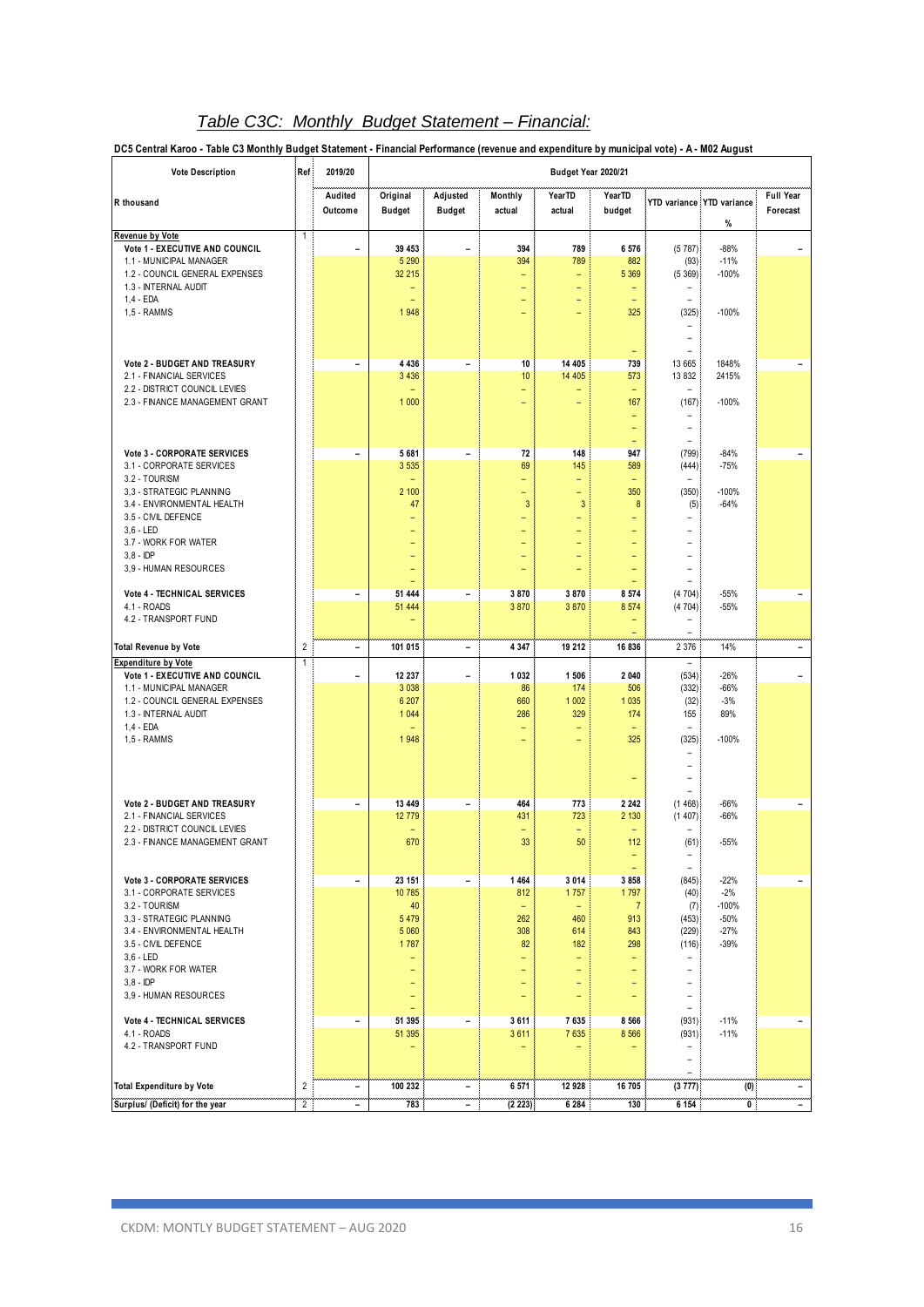# *2.4.1.4 Table C4: Monthly Budget Statement – Financial Performance (Revenue and Expenditure):*

This table reflects the operating budget and actual figures of the financial performance. The revenue is specifically set out by source due to the fact that Council approves the revenue budget by source and the expenditure budget by vote.

|                                                           |     | 2019/20                  |               |                          |                | Budget Year 2020/21 |         |                |              |                  |
|-----------------------------------------------------------|-----|--------------------------|---------------|--------------------------|----------------|---------------------|---------|----------------|--------------|------------------|
| Description                                               | Ref | Audited                  | Original      | Adjusted                 | Monthly        | YearTD              | YearTD  | <b>YTD</b>     | <b>YTD</b>   | <b>Full Year</b> |
|                                                           |     | Outcome                  | <b>Budget</b> | <b>Budget</b>            | actual         | actual              | budget  | variance       | variance     | Forecast         |
| R thousands                                               |     |                          |               |                          |                |                     |         |                | %            |                  |
| Revenue By Source                                         |     |                          |               |                          |                |                     |         |                |              |                  |
| Property rates                                            |     |                          |               |                          |                |                     |         |                |              |                  |
| Service charges - electricity revenue                     |     |                          |               |                          |                |                     |         |                |              |                  |
| Service charges - water revenue                           |     |                          |               |                          |                |                     |         |                |              |                  |
| Service charges - sanitation revenue                      |     |                          |               |                          |                |                     |         |                |              |                  |
| Service charges - refuse revenue                          |     |                          |               |                          |                |                     |         |                |              |                  |
| Service charges - other                                   |     |                          |               |                          |                |                     |         | $\overline{a}$ |              |                  |
| Rental of facilities and equipment                        |     |                          | 100           |                          | $\overline{7}$ | 15                  | 17      | (2)            | $-12%$       |                  |
| Interest earned - external investments                    |     |                          | 1 100         |                          | 69             | 133                 | 183     | (50)           | $-27%$       |                  |
| Interest earned - outstanding debtors                     |     |                          |               |                          | ۳              | ۳                   | -       |                |              |                  |
| Dividends received                                        |     |                          | ۳             |                          | ۳              |                     | ۳       | $\overline{a}$ |              |                  |
| Fines, penalties and forfeits                             |     |                          |               |                          |                |                     | ۳       | -              |              |                  |
| Licences and permits                                      |     |                          |               |                          | ۳              |                     | ۳       | $\overline{a}$ |              |                  |
| Agency services                                           |     |                          | 4 7 9 3       |                          | 394            | 789                 | 799     | (10)           | $-1%$        |                  |
| Transfers and subsidies                                   |     |                          | 43 225        |                          |                | 14 384              | 7 204   | 7 180          | 100%         |                  |
| Other revenue                                             |     |                          | 51 797        |                          | 3877           | 3891                | 8 6 3 3 | (4742)         | $-55%$       |                  |
| Gains on disposal of PPE                                  |     |                          |               |                          |                |                     |         | ÷              |              |                  |
| Total Revenue (excluding capital transfers and            |     | $\overline{a}$           | 101 015       | $\overline{a}$           | 4 3 4 7        | 19 212              | 16 836  | 2 3 7 6        | 14%          |                  |
| contributions)                                            |     |                          |               |                          |                |                     |         |                |              |                  |
| <b>Expenditure By Type</b>                                |     |                          |               |                          |                |                     |         |                |              |                  |
| Employ ee related costs                                   |     |                          | 52 257        |                          | 3683           | 7 2 3 9             | 8710    | (1470)         | $-17%$       |                  |
| Remuneration of councillors                               |     |                          | 4 9 4 1       |                          | 345            | 678                 | 823     | (146)          | $-18%$       |                  |
| Debt impairment                                           |     |                          | ۳             |                          |                |                     | ÷,      | $\equiv$       |              |                  |
| Depreciation & asset impairment                           |     |                          | 651           |                          |                |                     | 108     | (108)          | $-100%$      |                  |
| Finance charges                                           |     |                          |               |                          |                |                     | ۳       |                |              |                  |
| <b>Bulk purchases</b>                                     |     |                          | Ξ             |                          |                |                     | L,      | $\overline{a}$ |              |                  |
| Other materials                                           |     |                          | 76            |                          | 6              | 10                  | 13      |                | $-21%$       |                  |
|                                                           |     |                          |               |                          |                |                     |         | (3)            |              |                  |
| Contracted services                                       |     |                          | 395           |                          | $\overline{0}$ | 3                   | 66      | (62)           | $-95%$       |                  |
| Transfers and subsidies                                   |     |                          |               |                          | ۳              | L,                  | ÷,      |                |              |                  |
| Other expenditure                                         |     |                          | 41 913        |                          | 2 537          | 4 9 9 8             | 6 985   | (1988)         | $-28%$       |                  |
| Loss on disposal of PPE                                   |     |                          |               |                          |                |                     |         | $\overline{a}$ |              |                  |
| <b>Total Expenditure</b>                                  |     | $\overline{a}$           | 100 232       | $\overline{a}$           | 6 571          | 12 928              | 16 705  | (3777)         | $-23%$       |                  |
| Surplus/(Deficit)                                         |     | $\overline{a}$           | 783           | -                        | (2 223)        | 6 2 8 4             | 130     | 6 154          | $\mathbf{0}$ |                  |
| nansiers and subsidies - capital (monetary allocations)   |     |                          |               |                          |                |                     |         |                |              |                  |
| (National / Provincial and District)                      |     |                          |               |                          |                |                     |         |                |              |                  |
| (National / Provincial Departmental Agencies,             |     |                          |               |                          |                |                     |         |                |              |                  |
| Households, Non-profit Institutions, Private Enterprises, |     |                          |               |                          |                |                     |         |                |              |                  |
| Public Corporatons, Higher Educational Institutions)      |     |                          |               |                          |                |                     |         |                |              |                  |
| Transfers and subsidies - capital (in-kind - all)         |     |                          |               |                          |                |                     |         |                |              |                  |
| Surplus/(Deficit) after capital transfers &               |     | $\overline{a}$           | 783           | $\overline{a}$           | (2 223)        | 6 2 8 4             | 130     |                |              |                  |
| contributions                                             |     |                          |               |                          |                |                     |         |                |              |                  |
| <b>Taxation</b>                                           |     |                          |               |                          |                |                     |         | $\overline{a}$ |              |                  |
| Surplus/(Deficit) after taxation                          |     | -                        | 783           | $\overline{\phantom{0}}$ | (2 223)        | 6 2 8 4             | 130     |                |              |                  |
| Attributable to minorities                                |     |                          |               |                          |                |                     |         |                |              |                  |
|                                                           |     |                          | 783           |                          |                | 6 2 8 4             | 130     |                |              |                  |
| Surplus/(Deficit) attributable to municipality            |     | $\overline{\phantom{0}}$ |               | $\overline{\phantom{0}}$ | (2 223)        |                     |         |                |              |                  |
| Share of surplus/ (deficit) of associate                  |     |                          |               |                          |                |                     |         |                |              |                  |
| Surplus/ (Deficit) for the year                           |     | -                        | 783           |                          | (2 223)        | 6 2 8 4             | 130     |                |              |                  |

**DC5 Central Karoo - Table C4 Monthly Budget Statement - Financial Performance (revenue and expenditure) - M02 August**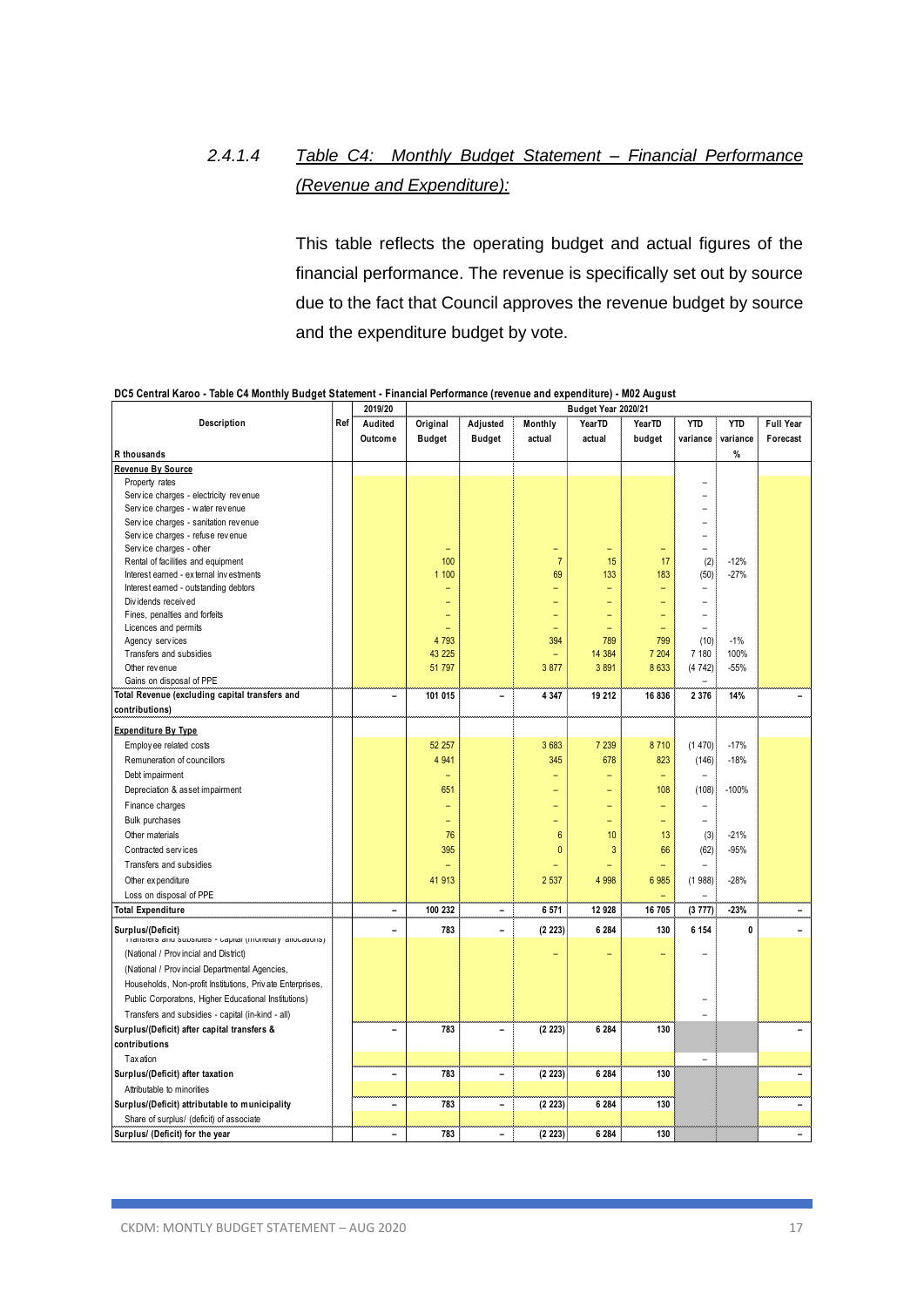# *2.4.1.5 Table C5: Monthly Budget Statement – Capital Expenditure (Municipal Vote, Standard Classification and Funding):*

|                                                       |                | 2019/20                  | Budget Year 2020/21      |                          |                          |                          |                          |                          |               |                          |
|-------------------------------------------------------|----------------|--------------------------|--------------------------|--------------------------|--------------------------|--------------------------|--------------------------|--------------------------|---------------|--------------------------|
| <b>Vote Description</b>                               | Ref            | Audited                  | Original                 | Adjusted                 | Monthly                  | YearTD                   | YearTD                   | <b>YTD</b>               | <b>YTD</b>    | <b>Full Year</b>         |
|                                                       |                | Outcome                  | <b>Budget</b>            | <b>Budget</b>            | actual                   | actual                   | budget                   | variance                 | variance      | Forecast                 |
| R thousands                                           | $\mathbf{1}$   |                          |                          |                          |                          |                          |                          |                          | $\frac{9}{6}$ |                          |
| Multi-Year expenditure appropriation                  | $\overline{2}$ |                          |                          |                          |                          |                          |                          |                          |               |                          |
| Vote 1 - EXECUTIVE AND COUNCIL                        |                |                          |                          |                          |                          |                          |                          |                          |               |                          |
| Vote 2 - BUDGET AND TREASURY                          |                |                          |                          |                          |                          |                          |                          |                          |               |                          |
| Vote 3 - CORPORATE SERVICES                           |                |                          |                          |                          | $\equiv$                 | $\overline{\phantom{0}}$ | ÷                        | $\blacksquare$           |               |                          |
| Vote 4 - TECHNICAL SERVICES                           |                |                          |                          |                          |                          |                          |                          | $\overline{a}$           |               |                          |
| Total Capital Multi-year expenditure                  | 4,7            | $\overline{\phantom{0}}$ | $\overline{\phantom{0}}$ | $\overline{a}$           | $\overline{a}$           | $\overline{\phantom{0}}$ | $\overline{\phantom{0}}$ | $\overline{a}$           |               |                          |
| Single Year expenditure appropriation                 | $\overline{2}$ |                          |                          |                          |                          |                          |                          |                          |               |                          |
| Vote 1 - EXECUTIVE AND COUNCIL                        |                |                          | 81                       |                          |                          |                          | 14                       | (14)                     | $-100%$       |                          |
| Vote 2 - BUDGET AND TREASURY                          |                |                          | 60                       |                          |                          |                          | 10                       | (10)                     | $-100%$       |                          |
| Vote 3 - CORPORATE SERVICES                           |                |                          | 287                      |                          |                          |                          | 48                       | (48)                     | $-100%$       |                          |
| Vote 4 - TECHNICAL SERVICES                           |                | ÷                        |                          |                          | $\overline{\phantom{0}}$ | ۳                        |                          |                          |               |                          |
| Total Capital single-year expenditure                 | $\overline{4}$ | $\equiv$                 | 428                      | ÷                        | ÷                        | $\equiv$                 | 71                       | (71)                     | $-100%$       | $\equiv$                 |
| <b>Total Capital Expenditure</b>                      |                | $\overline{\phantom{0}}$ | 428                      | $\overline{a}$           | $\overline{a}$           | $\overline{\phantom{0}}$ | 71                       | (71)                     | $-100%$       | $\overline{\phantom{0}}$ |
| Capital Expenditure - Functional Classification       |                |                          |                          |                          |                          |                          |                          |                          |               |                          |
| Governance and administration                         |                | $\overline{a}$           | 302                      | $\overline{a}$           | $\overline{a}$           | $\overline{a}$           | 50                       | (50)                     | $-100%$       |                          |
| Executive and council                                 |                |                          | 81                       |                          |                          | L,                       | 14                       | (14)                     | $-100%$       |                          |
| Finance and administration                            |                |                          | 221                      |                          |                          | ۳                        | 37                       | (37)                     | $-100%$       |                          |
| Internal audit                                        |                |                          |                          |                          | ۳                        | ۳                        |                          | ٠                        |               |                          |
| Community and public safety                           |                | $\overline{\phantom{0}}$ | 53                       | $\overline{\phantom{a}}$ | $\overline{a}$           | $\overline{\phantom{0}}$ | 9                        | (9)                      | $-100%$       |                          |
| Community and social services                         |                |                          | -                        |                          |                          | ÷                        |                          | ٠                        |               |                          |
| Sport and recreation                                  |                |                          |                          |                          |                          | ÷                        |                          | ÷                        |               |                          |
| Public safety                                         |                |                          | -                        |                          |                          | ÷                        | -                        | $\equiv$                 |               |                          |
| Housing                                               |                |                          | ۳                        |                          |                          |                          |                          | $\equiv$                 |               |                          |
| Health                                                |                |                          | 53                       |                          |                          | $\equiv$                 | 9                        | (9)                      | $-100%$       |                          |
| Economic and environmental services                   |                | $\overline{a}$           | 74                       | $\overline{\phantom{0}}$ |                          | $\overline{\phantom{0}}$ | 12                       | (12)                     | $-100%$       |                          |
| Planning and development                              |                |                          | 74                       |                          | ۳                        | $\equiv$                 | 12                       | (12)                     | $-100%$       |                          |
| Road transport                                        |                |                          |                          |                          |                          | ۳                        |                          | $\overline{\phantom{a}}$ |               |                          |
| Env ironmental protection                             |                |                          |                          |                          |                          | ۳                        |                          |                          |               |                          |
| <b>Trading services</b>                               |                | $\overline{a}$           | $\overline{a}$           | $\overline{\phantom{a}}$ |                          |                          | $\overline{a}$           |                          |               |                          |
| Energy sources                                        |                |                          |                          |                          |                          |                          |                          |                          |               |                          |
| Water management                                      |                |                          |                          |                          |                          |                          |                          |                          |               |                          |
| Waste water management                                |                |                          |                          |                          |                          |                          |                          |                          |               |                          |
| Waste management                                      |                |                          |                          |                          |                          |                          |                          |                          |               |                          |
| Other                                                 |                |                          |                          |                          |                          |                          |                          | $\overline{a}$           |               |                          |
| Total Capital Expenditure - Functional Classification | 3              | $\overline{\phantom{a}}$ | 428                      | $\overline{\phantom{0}}$ | $\overline{\phantom{a}}$ | $\overline{\phantom{a}}$ | 71                       | (71)                     | $-100%$       | $\overline{\phantom{0}}$ |
| Funded by:                                            |                |                          |                          |                          |                          |                          |                          |                          |               |                          |
| National Government                                   |                |                          | 370                      |                          |                          |                          | 62                       | (62)                     | $-100%$       |                          |
| Provincial Government                                 |                |                          |                          |                          |                          |                          |                          | $\equiv$                 |               |                          |
| <b>District Municipality</b>                          |                |                          | $=$                      |                          |                          | ÷                        |                          | $\equiv$                 |               |                          |
| Other transfers and grants                            |                |                          | $=$                      |                          | ۳                        | Ξ                        | ۳                        | $\equiv$                 |               |                          |
| Transfers recognised - capital                        |                | $\overline{a}$           | 370                      | $\overline{a}$           | $\overline{\phantom{0}}$ | $\overline{\phantom{0}}$ | 62                       | (62)                     | $-100%$       | $\overline{a}$           |
| Public contributions & donations                      | $\sqrt{5}$     |                          | ۳                        |                          |                          | ÷                        |                          | ٠                        |               |                          |
| <b>Borrowing</b>                                      | 6              |                          | $=$                      |                          |                          | ÷                        |                          | $\equiv$                 |               |                          |
| Internally generated funds                            |                |                          | 58                       |                          |                          | $\equiv$                 | 10                       | (10)                     | $-100%$       |                          |
| <b>Total Capital Funding</b>                          |                | $\overline{\phantom{0}}$ | 428                      | $\overline{\phantom{0}}$ | $\overline{a}$           | $\overline{a}$           | 71                       | (71)                     | $-100%$       | $\overline{\phantom{a}}$ |

#### **DC5 Central Karoo - Table C5 Monthly Budget Statement - Capital Expenditure (municipal vote, functional classification and funding) - M02 August**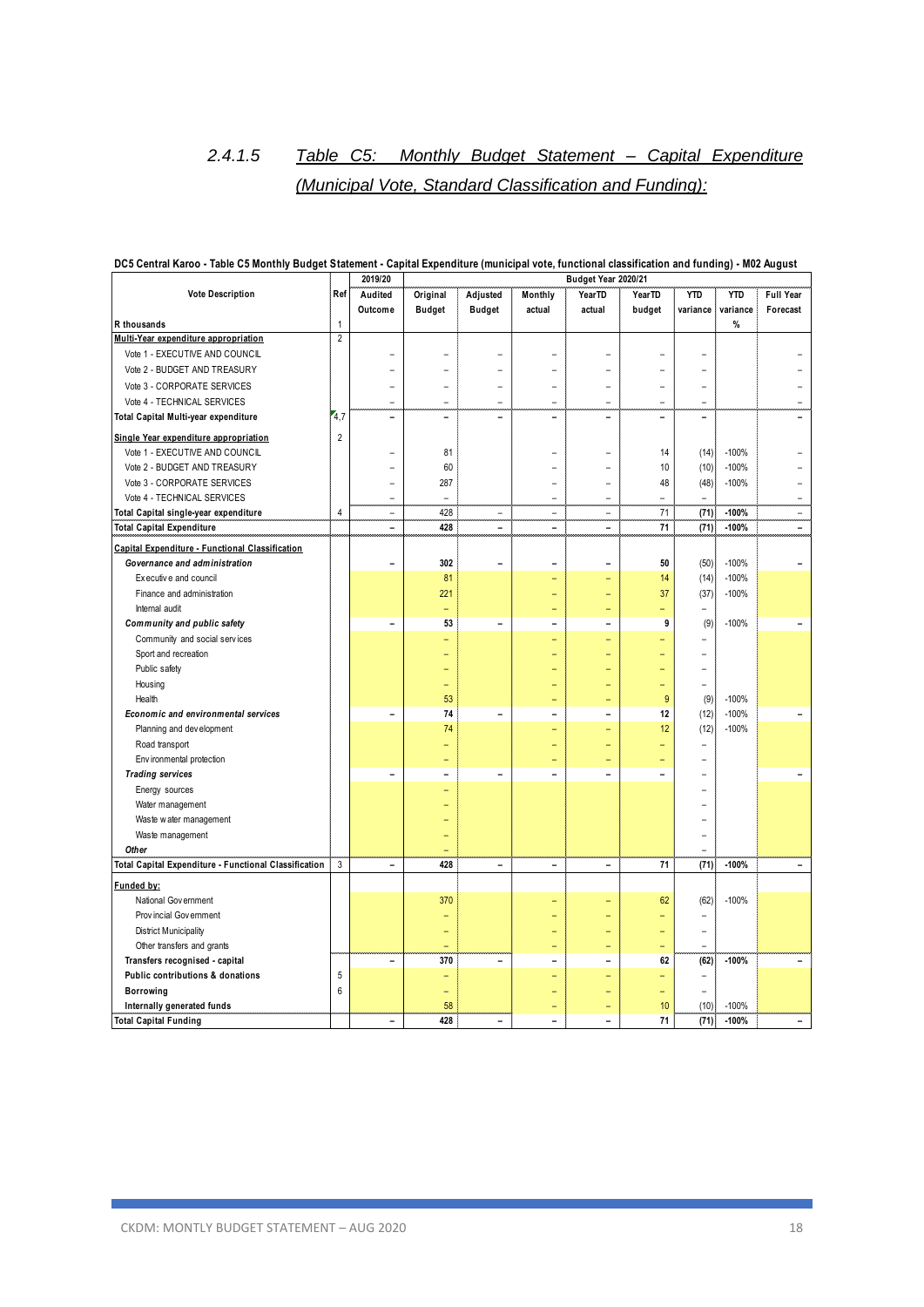# *2.4.1.6 Table C6: Monthly Budget Statement – Financial Position:*

|                                           |                | 2019/20 |                  | Budget Year 2020/21 |         |                  |
|-------------------------------------------|----------------|---------|------------------|---------------------|---------|------------------|
| <b>Description</b>                        | Ref            | Audited | Original         | Adjusted            | YearTD  | <b>Full Year</b> |
|                                           |                | Outcome | <b>Budget</b>    | <b>Budget</b>       | actual  | Forecast         |
| R thousands                               | $\mathbf{1}$   |         |                  |                     |         |                  |
| <b>ASSETS</b>                             |                |         |                  |                     |         |                  |
| <b>Current assets</b>                     |                |         |                  |                     |         |                  |
| Cash                                      |                |         | 5 5 8 5          |                     | 4 4 9 5 | 5 5 8 5          |
| Call investment deposits                  |                |         |                  |                     | 18 210  |                  |
| Consumer debtors                          |                |         | 2 2 9 2          |                     |         | 2 2 9 2          |
| Other debtors                             |                |         | 2 2 9 2          |                     | (109)   | 2 2 9 2          |
| Current portion of long-term receiv ables |                |         |                  |                     |         |                  |
| Inv entory                                |                |         |                  |                     | 1 0 6 5 |                  |
| <b>Total current assets</b>               |                |         | 10 169           |                     | 23 660  | 10 169           |
| Non current assets                        |                |         |                  |                     |         |                  |
| Long-term receivables                     |                |         | 10 551           |                     | 9 4 0 1 | 10 551           |
| Investments                               |                |         |                  |                     |         |                  |
| Investment property                       |                |         |                  |                     |         |                  |
| Investments in Associate                  |                |         |                  |                     |         |                  |
| Property, plant and equipment             |                |         | 10 123           |                     | 8 1 3 4 | 10 123           |
| Agricultural                              |                |         |                  |                     |         |                  |
| Biological                                |                |         |                  |                     |         |                  |
| Intangible                                |                |         | 93               |                     | 96      | 93               |
| Other non-current assets                  |                |         |                  |                     |         |                  |
| Total non current assets                  |                | -       | 20 767           | -                   | 17 631  | 20 767           |
| <b>TOTAL ASSETS</b>                       |                |         | 30 937           |                     | 41 291  | 30 937           |
| <b>LIABILITIES</b>                        |                |         |                  |                     |         |                  |
| <b>Current liabilities</b>                |                |         |                  |                     |         |                  |
| Bank ov erdraft                           |                |         |                  |                     |         |                  |
| Borrow ing                                |                |         | 39               |                     | 21      | 39               |
| Consumer deposits                         |                |         |                  |                     |         |                  |
| Trade and other pay ables                 |                |         | 8 2 2 0          |                     | 5723    | 8 2 2 0          |
| Prov isions                               |                |         |                  |                     | 4 9 38  |                  |
| <b>Total current liabilities</b>          |                |         | 8 2 5 9          |                     | 10 681  | 8 2 5 9          |
| Non current liabilities                   |                |         |                  |                     |         |                  |
|                                           |                |         | 54               |                     |         | 54               |
| Borrow ing<br>Prov isions                 |                |         |                  |                     | 15 254  | 18 955           |
| Total non current liabilities             |                |         | 18 955<br>19 009 |                     | 15 254  | 19 009           |
| <b>TOTAL LIABILITIES</b>                  |                | -       | 27 267           | -                   | 25 935  | 27 267           |
|                                           |                |         |                  | -                   |         |                  |
| <b>NET ASSETS</b>                         | $\overline{2}$ | -       | 3 6 6 9          | -                   | 15 357  | 3 6 6 9          |
| <b>COMMUNITY WEALTH/EQUITY</b>            |                |         |                  |                     |         |                  |
| Accumulated Surplus/(Deficit)             |                |         | 3 6 6 9          |                     | 15 357  | 3 6 6 9          |
| Reserves                                  |                |         |                  |                     |         |                  |
| TOTAL COMMUNITY WEALTH/EQUITY             | $\overline{2}$ |         | 3 6 6 9          |                     | 15 357  | 3 6 6 9          |

| DC5 Central Karoo - Table C6 Monthly Budget Statement - Financial Position - M02 August |  |  |
|-----------------------------------------------------------------------------------------|--|--|
|-----------------------------------------------------------------------------------------|--|--|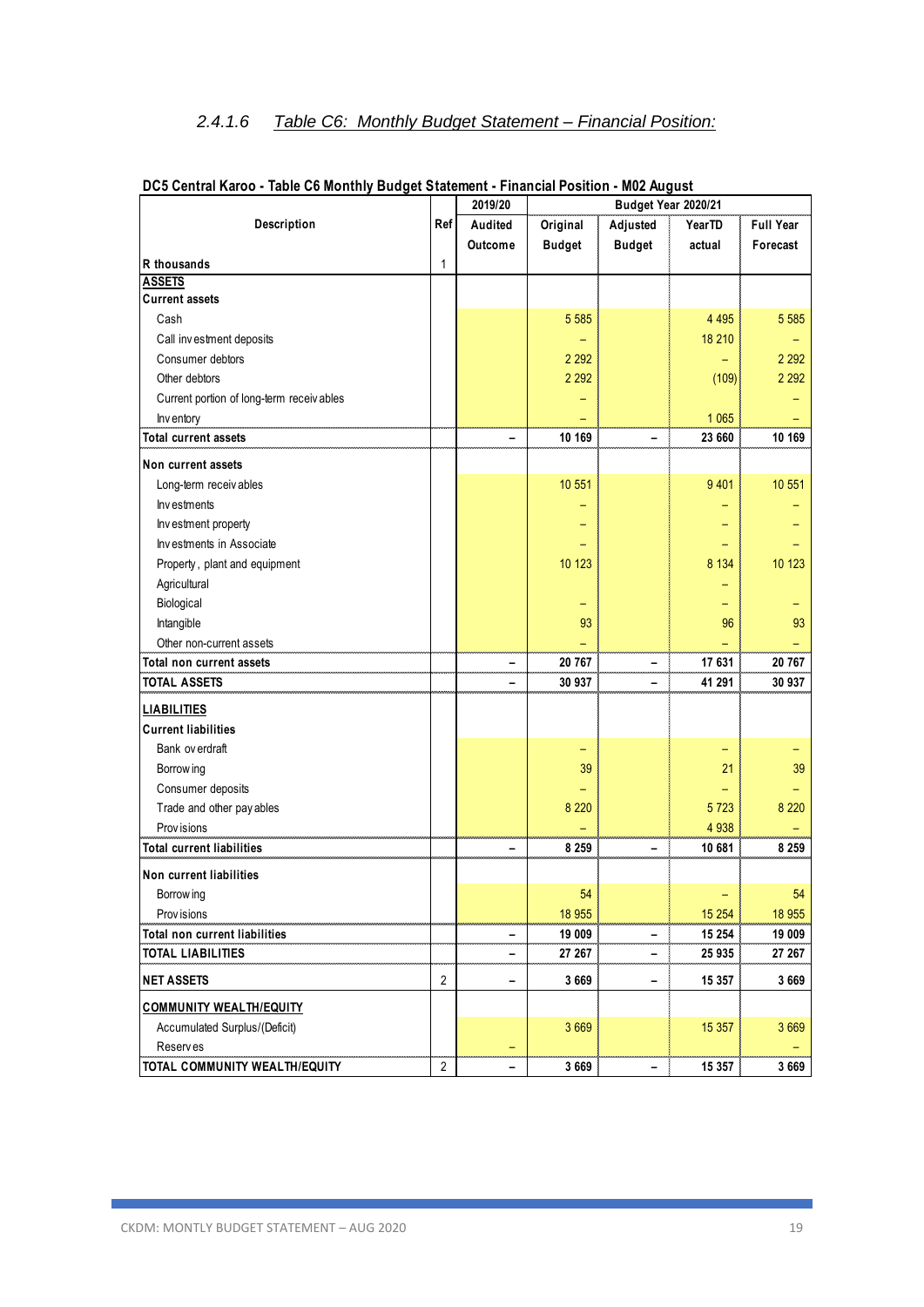|                                                   |              | 2019/20                  |                          |                          | Budget Year 2020/21      |                          |         |                          |            |                          |
|---------------------------------------------------|--------------|--------------------------|--------------------------|--------------------------|--------------------------|--------------------------|---------|--------------------------|------------|--------------------------|
| Description                                       | Ref          | Audited                  | Original                 | Adjusted                 | Monthly                  | YearTD                   | YearTD  | <b>YTD</b>               | <b>YTD</b> | <b>Full Year</b>         |
|                                                   |              | Outcome                  | <b>Budget</b>            | <b>Budget</b>            | actual                   | actual                   | budget  | variance                 | variance   | Forecast                 |
| R thousands                                       | $\mathbf{1}$ |                          |                          |                          |                          |                          |         |                          | %          |                          |
| <b>CASH FLOW FROM OPERATING ACTIVITIES</b>        |              |                          |                          |                          |                          |                          |         |                          |            |                          |
| Receipts                                          |              |                          |                          |                          |                          |                          |         |                          |            |                          |
| Property rates                                    |              |                          | $\qquad \qquad -$        |                          |                          |                          |         |                          |            |                          |
| Service charges                                   |              |                          | ÷                        |                          |                          |                          |         | $\equiv$                 |            |                          |
| Other rev enue                                    |              |                          | 56 650                   |                          | 4 2 7 9                  | 4 6 9 5                  | 9 4 4 2 | (4747)                   | $-50%$     |                          |
| Government - operating                            |              |                          | 43 265                   |                          | 1 3 1 6                  | 15 700                   | 7 211   | 8 4 8 9                  | 118%       |                          |
| Government - capital                              |              |                          | -                        |                          | $\overline{\phantom{0}}$ | $\overline{\phantom{0}}$ | -       |                          |            |                          |
| Interest                                          |              |                          | 1 100                    |                          | 69                       | 65                       | 183     | (119)                    | $-65%$     |                          |
| Div idends                                        |              |                          | $\overline{\phantom{a}}$ |                          |                          |                          | ۳       |                          |            |                          |
| Payments                                          |              |                          |                          |                          |                          |                          |         |                          |            |                          |
| Suppliers and employees                           |              |                          | (99 581)                 |                          | (6 571)                  | (13141)                  | (16597) | (3456)                   | 21%        |                          |
| Finance charges                                   |              |                          | -                        |                          |                          |                          |         |                          |            |                          |
| <b>Transfers and Grants</b>                       |              |                          |                          |                          |                          |                          |         |                          |            |                          |
| NET CASH FROM/(USED) OPERATING ACTIVITIES         |              | $\qquad \qquad -$        | 1 4 3 4                  | Ξ.                       | (907)                    | 7 3 1 9                  | 239     | (7080)                   | $-2963%$   |                          |
| <b>CASH FLOWS FROM INVESTING ACTIVITIES</b>       |              |                          |                          |                          |                          |                          |         |                          |            |                          |
| Receipts                                          |              |                          |                          |                          |                          |                          |         |                          |            |                          |
| Proceeds on disposal of PPE                       |              |                          | $\qquad \qquad -$        |                          |                          |                          |         |                          |            |                          |
| Decrease (Increase) in non-current debtors        |              |                          |                          |                          |                          |                          | ۳       |                          |            |                          |
| Decrease (increase) other non-current receivables |              |                          | 531                      |                          |                          |                          | 89      | (89)                     | $-100%$    |                          |
| Decrease (increase) in non-current investments    |              |                          | ۰                        |                          |                          |                          | =       |                          |            |                          |
| Payments                                          |              |                          |                          |                          |                          |                          |         |                          |            |                          |
| Capital assets                                    |              |                          | (428)                    |                          | ۳                        | $\qquad \qquad -$        | (71)    | (71)                     | 100%       |                          |
| NET CASH FROM/(USED) INVESTING ACTIVITIES         |              | $\overline{a}$           | 103                      | $\overline{a}$           | ۰                        | $\overline{a}$           | 17      | 17                       | 100%       | $\overline{\phantom{0}}$ |
| <b>CASH FLOWS FROM FINANCING ACTIVITIES</b>       |              |                          |                          |                          |                          |                          |         |                          |            |                          |
| <b>Receipts</b>                                   |              |                          |                          |                          |                          |                          |         |                          |            |                          |
| Short term loans                                  |              |                          | $\overline{\phantom{a}}$ |                          |                          |                          | ۳       | $\overline{ }$           |            |                          |
| Borrow ing long term/refinancing                  |              |                          | (36)                     |                          |                          |                          | (6)     | 6                        | $-100%$    |                          |
| Increase (decrease) in consumer deposits          |              |                          | -                        |                          |                          |                          |         |                          |            |                          |
| Payments                                          |              |                          |                          |                          |                          |                          |         |                          |            |                          |
| Repay ment of borrowing                           |              |                          | -                        |                          |                          | $\overline{\phantom{a}}$ | -       | $\overline{\phantom{0}}$ |            |                          |
| <b>NET CASH FROM/(USED) FINANCING ACTIVITIES</b>  |              | $\qquad \qquad -$        | (36)                     | $\overline{\phantom{0}}$ | ۰                        | $\overline{a}$           | (6)     | (6)                      | 100%       | $\qquad \qquad -$        |
| NET INCREASE/ (DECREASE) IN CASH HELD             |              | $\overline{\phantom{0}}$ | 1 500                    | $\overline{\phantom{0}}$ | (907)                    | 7 3 1 9                  | 250     |                          |            |                          |
| Cash/cash equivalents at beginning:               |              |                          | 4 0 8 5                  |                          |                          | 15 386                   | 4 0 8 5 |                          |            | 15 386                   |
| Cash/cash equivalents at month/y ear end:         |              | $\rightarrow$            | 5 5 8 5                  | $\equiv$                 |                          | 22 705                   | 4 3 3 5 |                          |            | 15 386                   |
|                                                   |              |                          |                          |                          |                          |                          |         |                          |            |                          |

#### **DC5 Central Karoo - Table C7 Monthly Budget Statement - Cash Flow - M02 August**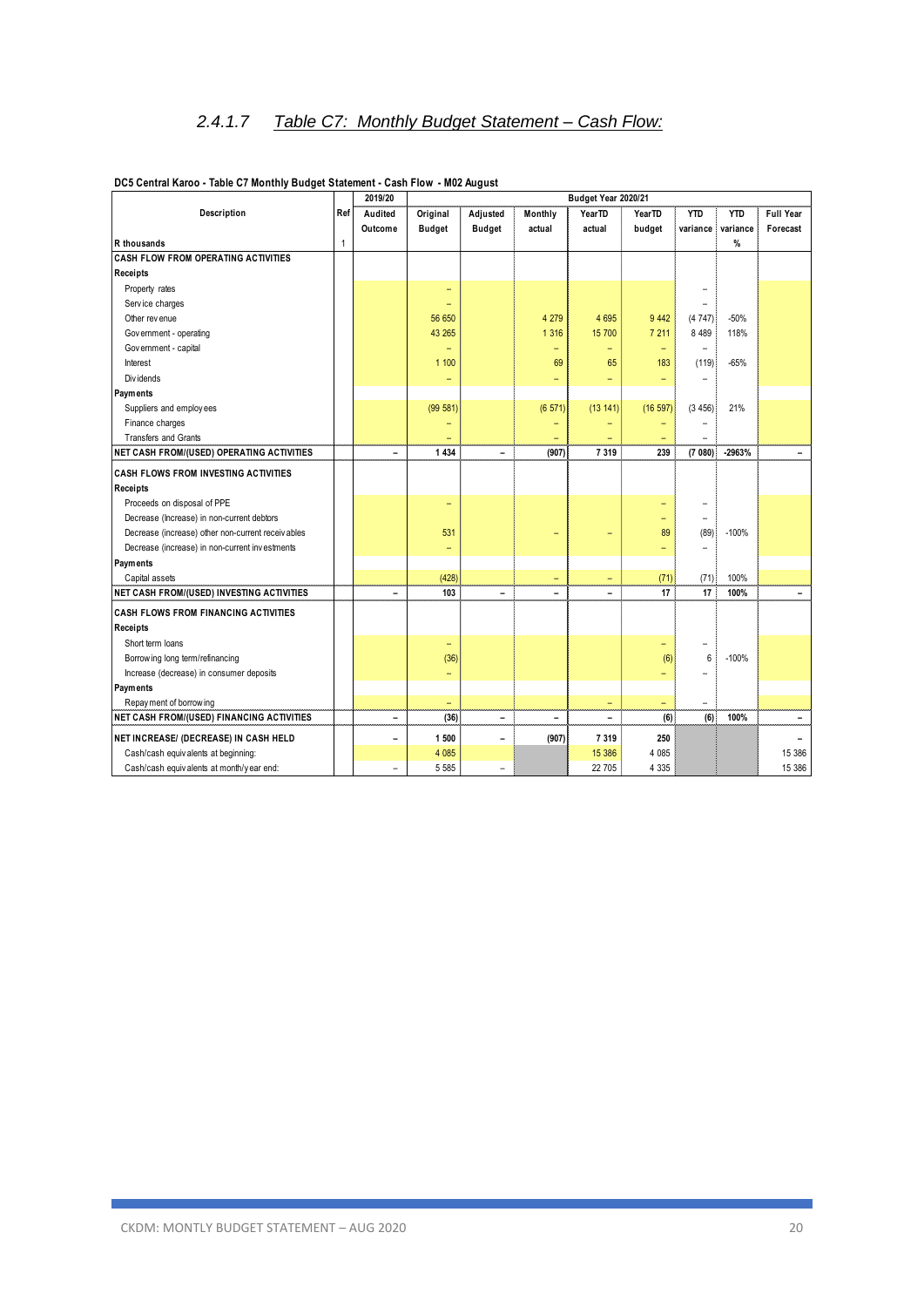# **3. PART 2 – SUPPORTING DOCUMENTATION**

### *3.1 SECTION 5 – DEBTORS ANALYSIS:*

| DC5 Central Karoo - Supporting Table SC3 Monthly Budget Statement - aged debtors - M02 August |                   |             |                     |                         |  |    |         |                                                                                 |                          |                          |                          |                                                          |                                                          |
|-----------------------------------------------------------------------------------------------|-------------------|-------------|---------------------|-------------------------|--|----|---------|---------------------------------------------------------------------------------|--------------------------|--------------------------|--------------------------|----------------------------------------------------------|----------------------------------------------------------|
| Description                                                                                   |                   |             | Budget Year 2020/21 |                         |  |    |         |                                                                                 |                          |                          |                          |                                                          |                                                          |
|                                                                                               | <b>NT</b><br>Code | $0-30$ Days |                     |                         |  |    |         | 31-60 Days 61-90 Days 91-120 Days 121-150 Dys 151-180 Dys 181 Dys-1 Yr Over 1Yr |                          | Total                    | Total<br>over 90<br>days | <b>Actual Bad</b><br><b>Debts Written</b><br>Off against | Impairment -<br>Bad Debts i.t.o<br><b>Council Policy</b> |
| R thousands                                                                                   |                   |             |                     |                         |  |    |         |                                                                                 |                          |                          |                          | <b>Debtors</b>                                           |                                                          |
| Debtors Age Analysis By Income Source                                                         |                   |             |                     |                         |  |    |         |                                                                                 |                          |                          |                          |                                                          |                                                          |
| Trade and Other Receivables from Exchange Transactions - Water                                | 1200              |             |                     |                         |  |    |         |                                                                                 |                          | $\overline{\phantom{a}}$ | ۰                        |                                                          |                                                          |
| Trade and Other Receivables from Exchange Transactions - Electricity                          | 1300              |             |                     |                         |  |    |         |                                                                                 |                          | $\overline{\phantom{a}}$ | -                        |                                                          |                                                          |
| Receivables from Non-exchange Transactions - Property Rates                                   | 1400              |             |                     |                         |  |    |         |                                                                                 |                          | $\overline{\phantom{a}}$ | -                        |                                                          |                                                          |
| Receivables from Exchange Transactions - Waste Water Management                               | 1500              |             |                     |                         |  |    |         |                                                                                 |                          | -                        |                          |                                                          |                                                          |
| Receivables from Exchange Transactions - Waste Management                                     | 1600              |             |                     |                         |  |    |         |                                                                                 |                          | $\overline{\phantom{a}}$ | -                        |                                                          |                                                          |
| Receivables from Exchange Transactions - Property Rental Debtors                              | 1700              |             |                     |                         |  |    |         |                                                                                 |                          | $\overline{\phantom{a}}$ | -                        |                                                          |                                                          |
| Interest on Arrear Debtor Accounts                                                            | 1810              |             |                     |                         |  |    |         |                                                                                 |                          | -                        | -                        |                                                          |                                                          |
| Recoverable unauthorised, irregular, fruitless and wasteful expenditure                       | 1820              |             |                     |                         |  |    |         |                                                                                 |                          | $\overline{\phantom{a}}$ | ۰                        |                                                          |                                                          |
| Other                                                                                         | 1900              | (113)       | 96                  | 3                       |  | 11 | 1 1 5 5 | (1)                                                                             | $\overline{\phantom{0}}$ | 1 1 5 0                  | 1 1 6 5                  |                                                          |                                                          |
| <b>Total By Income Source</b>                                                                 | 2000              | (113)       | 96                  | 3                       |  | 11 | 1 1 5 5 | (1)                                                                             | -                        | 1 1 5 0                  | 1 1 6 5                  | $\overline{\phantom{a}}$                                 |                                                          |
| 2019/20 - totals only                                                                         |                   |             |                     |                         |  |    |         |                                                                                 |                          |                          |                          |                                                          |                                                          |
| Debtors Age Analysis By Customer Group                                                        |                   |             |                     |                         |  |    |         |                                                                                 |                          |                          |                          |                                                          |                                                          |
| Organs of State                                                                               | 2200              |             |                     |                         |  |    |         |                                                                                 |                          | -                        | -                        |                                                          |                                                          |
| Commercial                                                                                    | 2300              |             |                     |                         |  |    |         |                                                                                 |                          | -                        | ۰                        |                                                          |                                                          |
| Households                                                                                    | 2400              |             |                     |                         |  |    |         |                                                                                 |                          | -                        | -                        |                                                          |                                                          |
| Other                                                                                         | 2500              | (113)       | 96                  | 3                       |  | 11 | 1 1 5 5 | (1)                                                                             | -                        | 1 1 5 0                  | 1 1 6 5                  |                                                          |                                                          |
| <b>Total By Customer Group</b>                                                                | 2600              | (113)       | 96                  | $\overline{\mathbf{3}}$ |  | 11 | 1 1 5 5 | (1)                                                                             | $\overline{\phantom{a}}$ | 1 1 5 0                  | 1 1 6 5                  | $\overline{\phantom{a}}$                                 |                                                          |

# *3.1.1 Supporting Table SC3:*

Table SC3 is the only debtors report required by the MBRR.

# *3.1.2 Supporting Table SC4:*

| DC5 Central Karoo - Supporting Table SC4 Monthly Budget Statement - aged creditors - M02 August |  |  |  |
|-------------------------------------------------------------------------------------------------|--|--|--|
|                                                                                                 |  |  |  |

| DC5 Central Karoo - Supporting Table SC4 Monthly Budget Statement - aged creditors - M02 August<br>Budget Year 2020/21 |                   |                |                   |                   |                    |                     |                     |                      |                |                          |                                                 |
|------------------------------------------------------------------------------------------------------------------------|-------------------|----------------|-------------------|-------------------|--------------------|---------------------|---------------------|----------------------|----------------|--------------------------|-------------------------------------------------|
| Description<br>R thousands                                                                                             | <b>NT</b><br>Code | 0 -<br>30 Days | $31 -$<br>60 Days | $61 -$<br>90 Days | $91 -$<br>120 Days | $121 -$<br>150 Days | $151 -$<br>180 Days | 181 Days -<br>1 Year | Over 1<br>Year | Total                    | Prior year<br>totals for chart<br>(same period) |
| <b>Creditors Age Analysis By Customer Type</b>                                                                         |                   |                |                   |                   |                    |                     |                     |                      |                |                          |                                                 |
| <b>Bulk Electricity</b>                                                                                                | 0100              |                |                   |                   |                    |                     |                     |                      |                | $\overline{\phantom{0}}$ |                                                 |
| <b>Bulk Water</b>                                                                                                      | 0200              |                |                   |                   |                    |                     |                     |                      |                | -                        |                                                 |
| <b>PAYE</b> deductions                                                                                                 | 0300              |                |                   |                   |                    |                     |                     |                      |                |                          |                                                 |
| VAT (output less input)                                                                                                | 0400              |                |                   |                   |                    |                     |                     |                      |                |                          |                                                 |
| Pensions / Retirement deductions                                                                                       | 0500              |                |                   |                   |                    |                     |                     |                      |                | -                        |                                                 |
| Loan repay ments                                                                                                       | 0600              |                |                   |                   |                    |                     |                     |                      |                | $\overline{\phantom{0}}$ |                                                 |
| <b>Trade Creditors</b>                                                                                                 | 0700              | (19)           | (25)              | -                 | 94                 | -                   | -                   | -                    |                | 50                       |                                                 |
| <b>Auditor General</b>                                                                                                 | 0800              |                |                   |                   |                    |                     |                     |                      |                | $\overline{\phantom{0}}$ |                                                 |
| Other                                                                                                                  | 0900              |                |                   |                   |                    |                     |                     |                      |                |                          |                                                 |
| <b>Total By Customer Type</b>                                                                                          | 1000              | (19)           | (25)              |                   | 94                 |                     |                     |                      |                | 50                       |                                                 |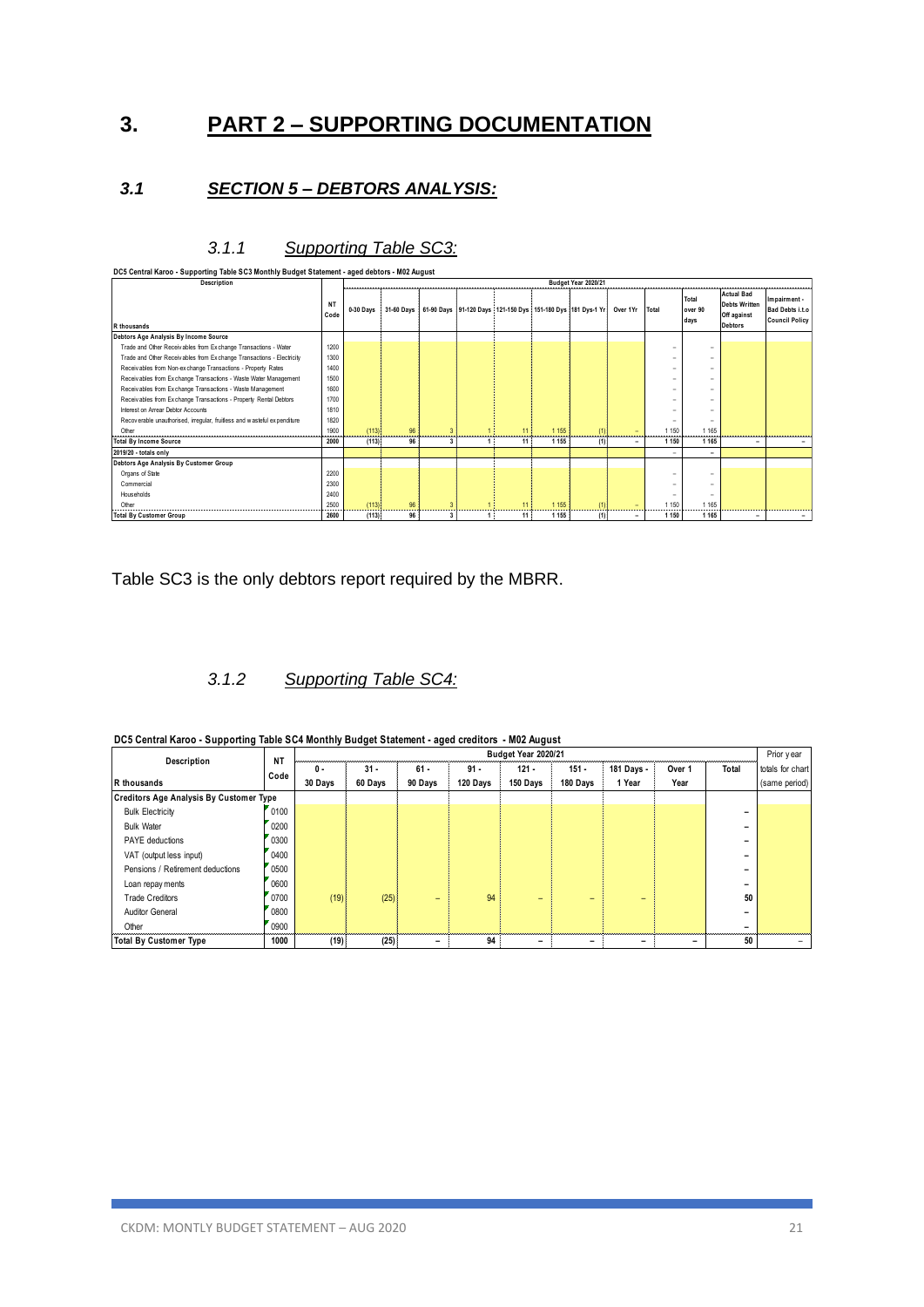# *3.2 SECTION 6 – GRANT RECEIPTS:*

# *3.2.1 Supporting Table SC6 – Grant Receipts:*

|                                                           |     | 2019/20                      | <b>Budget Year</b>       |                              |                          |                          |                          |                          |            |                          |
|-----------------------------------------------------------|-----|------------------------------|--------------------------|------------------------------|--------------------------|--------------------------|--------------------------|--------------------------|------------|--------------------------|
| Description                                               | Ref | Audited                      | Original                 | Adjusted                     | Monthly                  | YearTD                   | YearTD                   | <b>YTD</b>               | <b>YTD</b> | Full Year                |
|                                                           |     | Outcome                      | <b>Budget</b>            | <b>Budget</b>                | actual                   | actual                   | budget                   | variance                 | variance   | Forecast                 |
| R thousands                                               |     |                              |                          |                              |                          |                          |                          |                          | %          |                          |
| <b>RECEIPTS:</b>                                          | 1,2 |                              |                          |                              |                          |                          |                          |                          |            |                          |
| <b>Operating Transfers and Grants</b>                     |     |                              |                          |                              |                          |                          |                          |                          |            |                          |
| <b>National Government:</b>                               |     | $\blacksquare$               | 36 475                   | $\overline{\phantom{a}}$     | 1 3 1 6                  | 15 700                   | 6 0 7 9                  | 8732                     | 143,6%     |                          |
| Rural Roads Asset Management System                       |     |                              | 1948                     |                              |                          |                          | 325                      | (325)                    | $-100,0%$  |                          |
| Local government Financial Management Grant               |     |                              | 1 0 0 0                  |                              | 1 000                    | 1 0 0 0                  | 167                      |                          |            |                          |
| Expanded Public Works Programme                           |     |                              | 1 2 6 2                  |                              | 316                      | 316                      | 210                      |                          |            |                          |
| Municipal Systems Improvement                             |     |                              | 300                      |                              |                          | ÷                        | 50                       |                          |            |                          |
| Local Government Equitable Share                          |     |                              | 31 965                   |                              | ۳                        | 14 3 84                  | 5 3 28                   | 9 0 5 7                  | 170,0%     |                          |
| <b>Provincial Government:</b>                             |     | $\blacksquare$               | 2750                     | $\overline{a}$               | $\overline{\phantom{0}}$ | $\equiv$                 | 458                      | (67)                     | $-14,5%$   | $\blacksquare$           |
| Western Cape Financial Management Support Grant           |     |                              | 400                      |                              | ۳                        | $\equiv$                 | 67                       | (67)                     | $-100,0%$  |                          |
| Western Cape Financial Management Capacity Building Grant |     |                              |                          |                              | Ξ                        | $\overline{a}$           | ÷                        |                          |            |                          |
| Safety Initiation Implimentation - WOSA                   |     |                              | 2 100                    |                              |                          |                          | 350                      |                          |            |                          |
|                                                           |     |                              |                          |                              |                          |                          |                          |                          |            |                          |
| <b>Disaster Management</b>                                |     |                              |                          |                              |                          |                          |                          |                          |            |                          |
| LG Graduate Internship Grant                              |     |                              | 250                      |                              | ۳                        |                          | ۰<br>42                  |                          |            |                          |
| <b>Municipal Drought Support</b>                          |     |                              |                          |                              |                          |                          |                          |                          |            |                          |
|                                                           |     |                              |                          |                              |                          |                          |                          |                          |            |                          |
| <b>District Municipality:</b>                             |     | $\overline{\phantom{a}}$     | $\overline{\phantom{0}}$ | $\overline{\phantom{a}}$     | ۰                        | $\overline{\phantom{a}}$ | $\overline{\phantom{m}}$ | $\bar{a}$<br>$\equiv$    |            | $\overline{\phantom{a}}$ |
| [insert description]                                      |     |                              |                          |                              |                          |                          |                          | $\sim$                   |            |                          |
| Other grant providers:                                    |     | $\blacksquare$               | 4 2 4 0                  | $\blacksquare$               | $\blacksquare$           | ۰                        | 707                      | (707)                    | $-100,0%$  | $\overline{\phantom{a}}$ |
| 1% AUDIT FEE FROM NATIONAL TREASURY                       |     |                              | 3 200                    |                              | ۳                        | Ξ                        | 533                      | (533)                    | $-100,0%$  |                          |
| <b>LGSETA</b>                                             |     |                              |                          |                              |                          |                          | ۳                        |                          |            |                          |
| <b>LGSETA MANDATORY GRANT</b>                             |     |                              | 40                       |                              |                          |                          | $\overline{7}$           |                          |            |                          |
| <b>CHIETA</b>                                             |     |                              | 1 0 0 0                  |                              |                          |                          | 167                      |                          |            |                          |
|                                                           |     |                              |                          |                              |                          |                          |                          |                          |            |                          |
| <b>Total Operating Transfers and Grants</b>               | 5   | $\blacksquare$               | 43 465                   | $\overline{\phantom{a}}$     | 1 3 1 6                  | 15700                    | 7 244                    | 7959                     | 109,9%     |                          |
| <b>Capital Transfers and Grants</b>                       |     |                              |                          |                              |                          |                          |                          |                          |            |                          |
|                                                           |     |                              |                          |                              |                          |                          |                          |                          |            |                          |
| <b>National Government:</b>                               |     | $\overline{a}$               | L.                       | L.                           | L.                       | L.                       | ÷                        | ÷                        |            | ÷                        |
|                                                           |     |                              |                          |                              |                          |                          |                          | ۰                        |            |                          |
|                                                           |     |                              |                          |                              |                          |                          |                          | ۰                        |            |                          |
| Other capital transfers [insert description]              |     |                              |                          |                              |                          |                          |                          | $\equiv$                 |            |                          |
| <b>Provincial Government:</b>                             |     | $\blacksquare$               | ÷                        | $\overline{\phantom{0}}$     | $\blacksquare$           | $\blacksquare$           | $\blacksquare$           | $\overline{\phantom{a}}$ |            | $\sim$                   |
| Fire department capacity building                         |     |                              |                          |                              |                          | $\overline{a}$           |                          | ۳                        |            |                          |
|                                                           |     |                              |                          |                              |                          |                          |                          |                          |            |                          |
|                                                           |     |                              |                          |                              |                          |                          |                          | ۳                        |            |                          |
| <b>District Municipality:</b>                             |     | $\qquad \qquad \blacksquare$ | ÷                        | $\overline{\phantom{0}}$     | ÷,                       | ÷                        | $\overline{\phantom{0}}$ | ÷                        |            | $\blacksquare$           |
| [insert description]                                      |     |                              |                          |                              |                          |                          |                          | $\overline{\phantom{a}}$ |            |                          |
|                                                           |     |                              |                          |                              |                          |                          |                          | ÷.                       |            |                          |
| Other grant providers:                                    |     | $\blacksquare$               | ۳                        | $\overline{a}$               | ۳                        | $\equiv$                 | $\sim$                   | $\equiv$                 |            | $\equiv$                 |
| [insert description]                                      |     |                              |                          |                              |                          |                          |                          | $\overline{\phantom{a}}$ |            |                          |
|                                                           |     |                              |                          |                              |                          |                          |                          |                          |            |                          |
|                                                           |     |                              |                          |                              |                          |                          |                          | L,                       |            |                          |
| <b>Total Capital Transfers and Grants</b>                 | 5   | $\overline{\phantom{a}}$     | $\equiv$                 | $\qquad \qquad \blacksquare$ | $\overline{a}$           | $\overline{\phantom{0}}$ | $\equiv$                 | $\overline{\phantom{0}}$ |            | $\blacksquare$           |
| TOTAL RECEIPTS OF TRANSFERS & GRANTS                      | 5   | L                            | 43 465                   | L                            | 1 3 1 6                  | 15 700                   | 7 2 4 4                  | 7959                     | 109.9%     |                          |

#### **DC5 Central Karoo - Supporting Table SC6 Monthly Budget Statement - transfers and grant receipts - M02 August**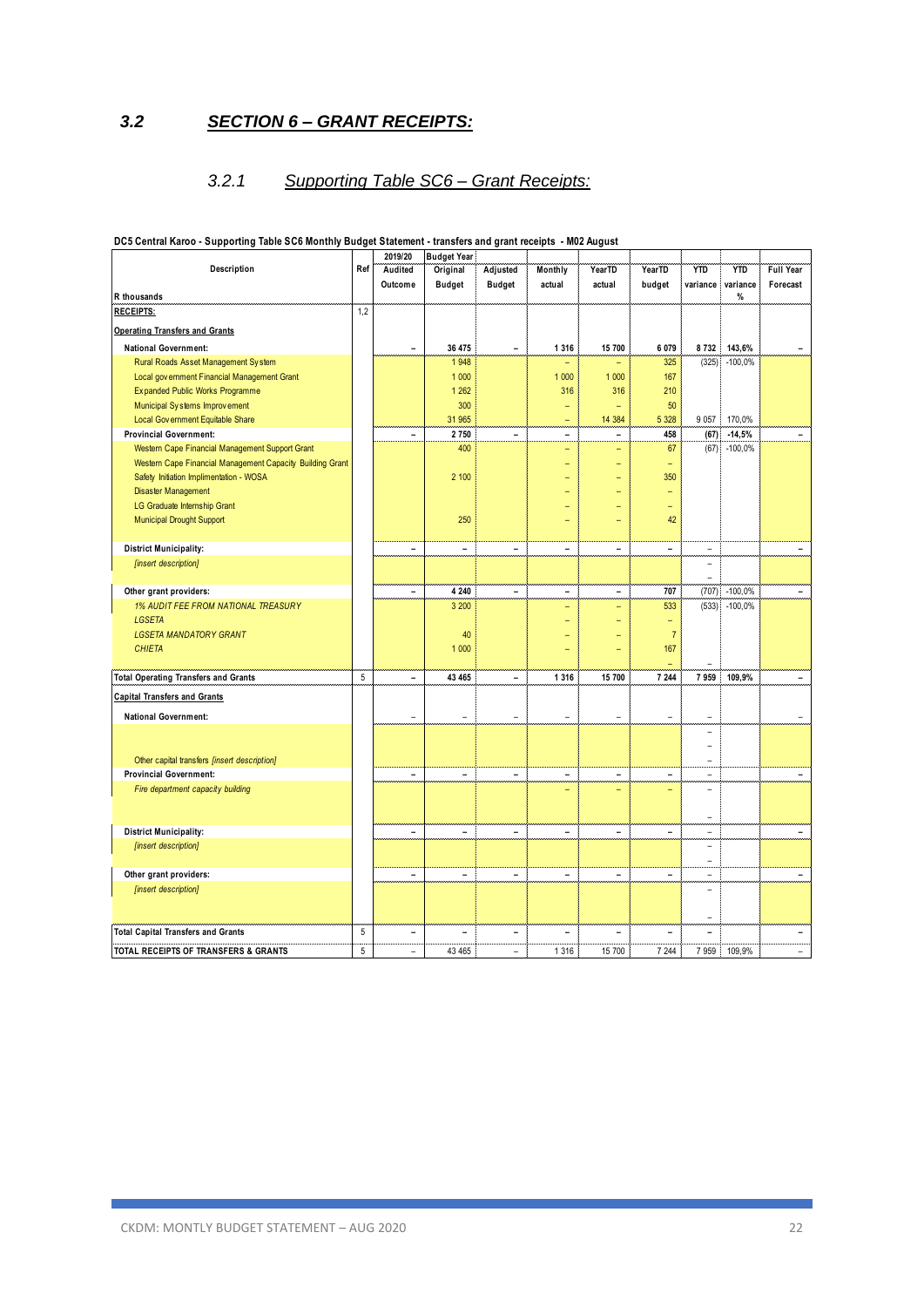# *3.2.2 Supporting Table SC7(1) – Grant Expenditure:*

|                                                           |     | 2019/20                      |               |                              |                          |                          | Budget Year 2020/21      |                          |                 |                          |  |  |
|-----------------------------------------------------------|-----|------------------------------|---------------|------------------------------|--------------------------|--------------------------|--------------------------|--------------------------|-----------------|--------------------------|--|--|
| Description                                               | Ref | Audited                      | Original      | Adjusted                     | Monthly                  | YearTD                   | YearTD                   | <b>YTD</b>               | <b>YTD</b>      | Full Year                |  |  |
|                                                           |     | Outcome                      | <b>Budget</b> | <b>Budget</b>                | actual                   | actual                   | budget                   | variance                 | variance        | Forecast                 |  |  |
| R thousands                                               |     |                              |               |                              |                          |                          |                          |                          | %               |                          |  |  |
| <b>EXPENDITURE</b>                                        |     |                              |               |                              |                          |                          |                          |                          |                 |                          |  |  |
| Operating expenditure of Transfers and Grants             |     |                              |               |                              |                          |                          |                          |                          |                 |                          |  |  |
| <b>National Government:</b>                               |     | $\qquad \qquad \blacksquare$ | 36 475        | $\overline{a}$               | 2812                     | 5 4 9 7                  | 6 0 7 9                  | (582)                    | $-9,6%$         | $\overline{\phantom{a}}$ |  |  |
| Rural Roads Asset Management System                       |     |                              | 1948          |                              |                          | -                        | 325                      | (325)                    | $-100,0%$       |                          |  |  |
| Local gov ernment Financial Management Grant              |     |                              | 1 0 0 0       |                              | 36                       | 53                       | 167                      | (114)                    | $-68,2%$        |                          |  |  |
| Expanded Public Works Programme                           |     |                              | 1 2 6 2       |                              | 112                      | 116                      | 210                      | (94)                     | $-44,7%$        |                          |  |  |
| Municipal Systems Improvement                             |     |                              | 300           |                              | $\overline{\phantom{0}}$ | ÷                        | 50                       | (50)                     | $-100,0%$       |                          |  |  |
| Local Gov ernment Equitable Share                         |     |                              | 31 965        |                              | 2 6 6 4                  | 5 3 28                   | 5 3 28                   |                          |                 |                          |  |  |
| <b>Provincial Government:</b>                             |     | $\blacksquare$               | 2750          | $\overline{a}$               | 242                      | 251                      | 458                      | (67)                     | $-14,5%$        |                          |  |  |
| Western Cape Financial Management Support Grant           |     |                              | 400           |                              |                          |                          | 67                       | (67)                     | $-100,0%$       |                          |  |  |
| Western Cape Financial Management Capacity Building Grant |     |                              |               |                              |                          |                          |                          |                          |                 |                          |  |  |
| Safety Initiation Implimentation - WOSA                   |     |                              | 2 100         |                              | 1                        | 10                       | 350                      |                          |                 |                          |  |  |
| Disaster Management                                       |     |                              |               |                              |                          |                          |                          |                          |                 |                          |  |  |
| LG Graduate Internship Grant                              |     |                              |               |                              |                          |                          | $\overline{\phantom{0}}$ |                          |                 |                          |  |  |
| Municipal Drought Support                                 |     |                              | 250           |                              | 241                      | 241                      | 42                       |                          |                 |                          |  |  |
|                                                           |     |                              |               |                              |                          |                          | $=$                      |                          |                 |                          |  |  |
| <b>District Municipality:</b>                             |     | $\overline{\phantom{0}}$     | ۳             | ÷                            | $\equiv$                 | $\overline{\phantom{0}}$ | $\equiv$                 | $\overline{\phantom{a}}$ |                 |                          |  |  |
|                                                           |     |                              |               |                              |                          |                          |                          | ۰                        |                 |                          |  |  |
| [insert description]                                      |     |                              |               |                              |                          |                          |                          | ÷                        |                 |                          |  |  |
| Other grant providers:                                    |     | $\blacksquare$               | 4 2 4 0       | $\overline{\phantom{0}}$     | 133                      | 278                      | 707                      | (428)                    | $-60,6%$        | ۳                        |  |  |
| <b>1% AUDIT FEE FROM NATIONAL TREASURY</b>                |     |                              | 3 200         |                              |                          |                          | 533                      | (533)                    | $-100,0%$       |                          |  |  |
| LGSETA                                                    |     |                              |               |                              |                          |                          | $\overline{\phantom{0}}$ |                          |                 |                          |  |  |
| <b>LGSETA MANDATORY GRANT</b>                             |     |                              | 40            |                              |                          |                          | $\overline{7}$           |                          |                 |                          |  |  |
| CHIETA                                                    |     |                              | 1 0 0 0       |                              | 133                      | 278                      | 167                      | 112                      | 66.9%           |                          |  |  |
| Total operating expenditure of Transfers and Grants:      |     | ٠                            | 43 465        | ÷                            | 3 186                    | 6 0 26                   | 7 244                    | (1077)                   | $-14,9%$        | ٠                        |  |  |
| Capital expenditure of Transfers and Grants               |     |                              |               |                              |                          |                          |                          |                          |                 |                          |  |  |
| <b>National Government:</b>                               |     | L.                           |               | ÷.                           |                          | $\overline{a}$           | ÷                        | ÷.                       |                 |                          |  |  |
|                                                           |     |                              |               |                              |                          |                          |                          | ۰                        |                 |                          |  |  |
| Other capital transfers [insert description]              |     |                              |               |                              |                          |                          |                          | $\overline{\phantom{a}}$ |                 |                          |  |  |
| <b>Provincial Government:</b>                             |     | $\blacksquare$               | ۳             | ÷                            | $\overline{\phantom{0}}$ | $\overline{\phantom{0}}$ | $\equiv$                 | ٠                        |                 | $\equiv$                 |  |  |
| Fire department capacity building                         |     |                              |               |                              |                          | -                        |                          | $\equiv$                 |                 |                          |  |  |
|                                                           |     |                              |               |                              |                          |                          |                          | $\overline{\phantom{a}}$ |                 |                          |  |  |
| <b>District Municipality:</b>                             |     | $\blacksquare$               | Ξ.            | $\overline{\phantom{0}}$     | $\overline{\phantom{0}}$ | $\overline{\phantom{0}}$ | $\equiv$                 | $\overline{\phantom{0}}$ |                 | $\blacksquare$           |  |  |
|                                                           |     |                              |               |                              |                          |                          |                          | ۰                        |                 |                          |  |  |
|                                                           |     |                              |               |                              |                          |                          |                          | $\overline{\phantom{a}}$ |                 |                          |  |  |
| Other grant providers:                                    |     | $\blacksquare$               | ۰             | $\blacksquare$               | $\overline{\phantom{0}}$ | $\overline{\phantom{0}}$ | $\equiv$                 | $\overline{\phantom{0}}$ |                 | $\overline{\phantom{a}}$ |  |  |
|                                                           |     |                              |               |                              |                          |                          |                          | $\overline{\phantom{a}}$ |                 |                          |  |  |
|                                                           |     |                              |               |                              |                          |                          |                          | $\overline{\phantom{a}}$ |                 |                          |  |  |
| Total capital expenditure of Transfers and Grants         |     | $\overline{\phantom{a}}$     | ۳             | $\qquad \qquad \blacksquare$ | $\overline{a}$           | $\overline{a}$           |                          | $\equiv$                 |                 | $\equiv$                 |  |  |
| TOTAL EXPENDITURE OF TRANSFERS AND GRANTS                 |     | $\blacksquare$               | 43 465        | $\blacksquare$               | 3 186                    | 6 0 26                   | 7 244                    |                          | $(1077)$ -14,9% |                          |  |  |

#### **DC5 Central Karoo - Supporting Table SC7(1) Monthly Budget Statement - transfers and grant expenditure - M02 August**